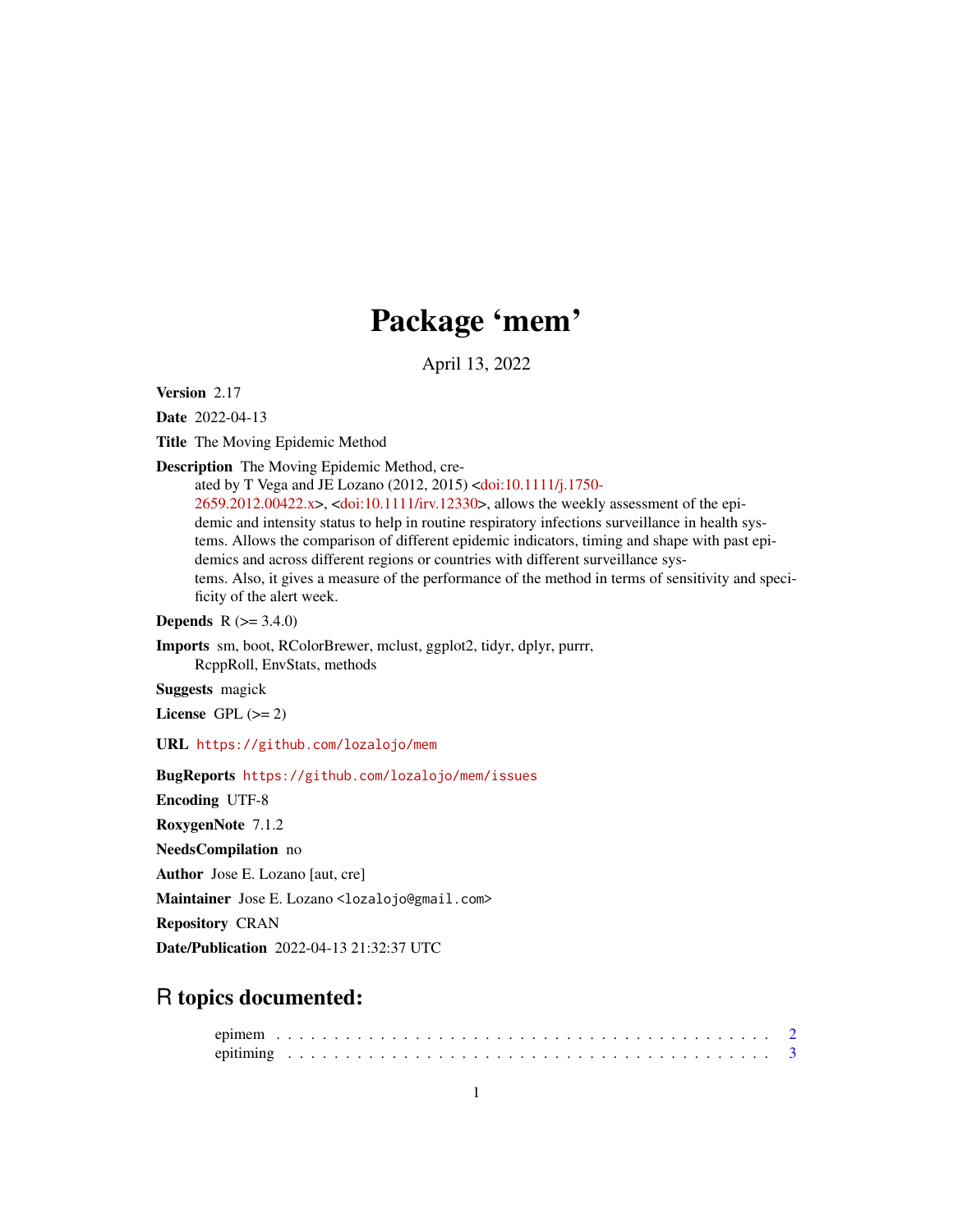### <span id="page-1-0"></span>2 epimember 2014 and 2014 and 2014 and 2014 and 2014 and 2014 and 2014 and 2014 and 2014 and 2014 and 2014 and

|       | optimum.by.inspection $\ldots \ldots \ldots \ldots \ldots \ldots \ldots \ldots \ldots \ldots \ldots \ldots \ldots$ |    |
|-------|--------------------------------------------------------------------------------------------------------------------|----|
|       |                                                                                                                    |    |
|       |                                                                                                                    |    |
|       |                                                                                                                    |    |
|       |                                                                                                                    |    |
|       |                                                                                                                    |    |
| Index |                                                                                                                    | 39 |

epimem *Deprecated function(s) in the mem package*

### Description

These functions are provided for compatibility with older version of the mem package. They may eventually be completely removed.

### Usage

```
epimem(
 i.data,
 i.tails = 1,i. levels = c(0.4, 0.9, 0.975),
 i.type = 2,i.level = 0.95,...
\mathcal{L}
```
## Arguments

| i.data   | Original parameter deprecated in the new version |
|----------|--------------------------------------------------|
| i.tails  | Original parameter deprecated in the new version |
| i.levels | Original parameter deprecated in the new version |
| i.type   | Original parameter deprecated in the new version |
| i.level  | Original parameter deprecated in the new version |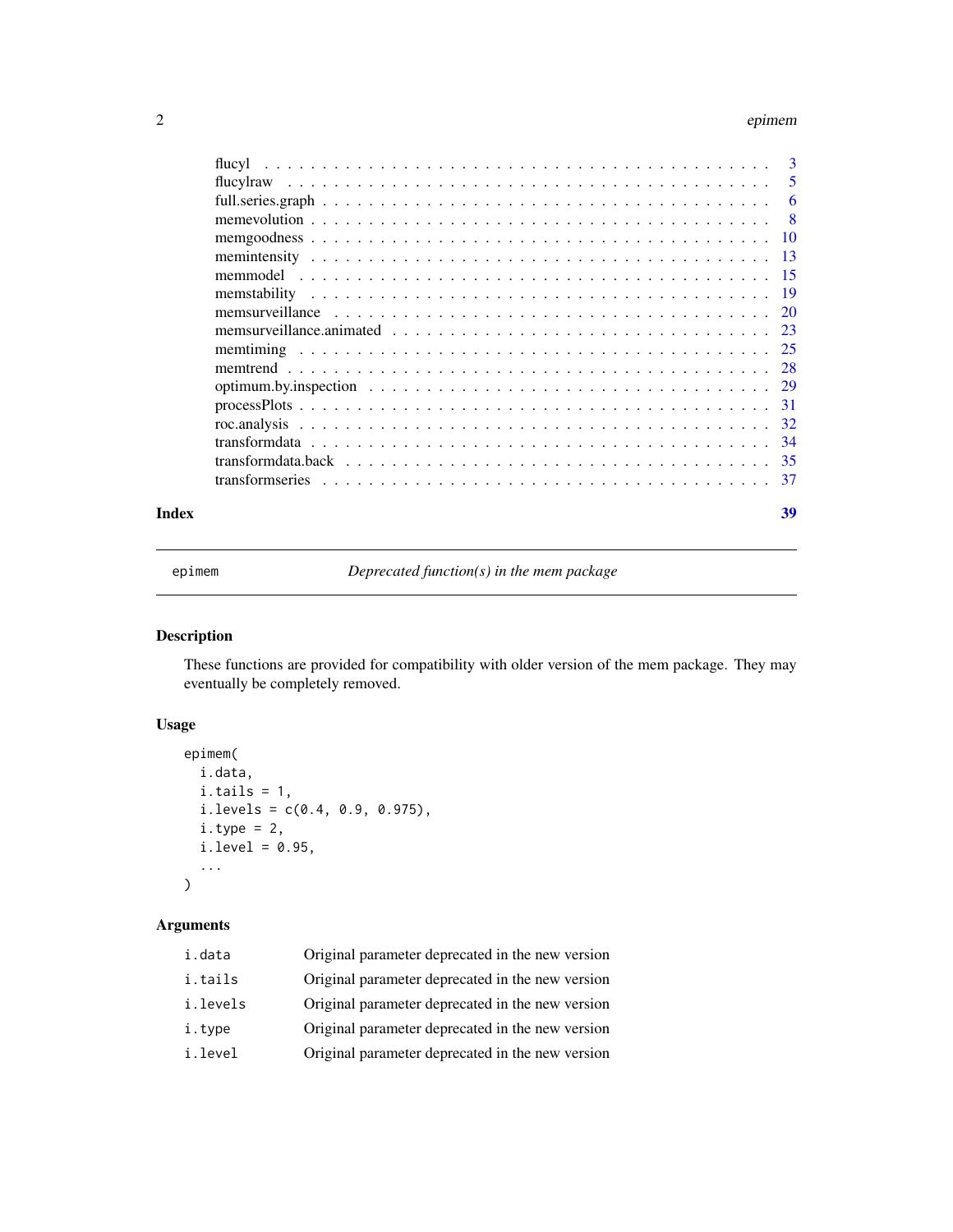### <span id="page-2-0"></span>flucyl 3

... Parameters (that have not changed) to be passed to the modern version of the function

### Details

```
epimem now a synonym for memmodel
```
epitiming *Deprecated function(s) in the mem package*

### Description

These functions are provided for compatibility with older version of the mem package. They may eventually be completely removed.

### Usage

epitiming(i.data, ...)

### Arguments

| i.data                  | Original parameter deprecated in the new version                                         |
|-------------------------|------------------------------------------------------------------------------------------|
| $\cdot$ $\cdot$ $\cdot$ | Parameters (that have not changed) to be passed to the modern version of the<br>function |

### Details

epitiming now a synonym for [memtiming](#page-24-1)

flucyl *Castilla y Leon influenza crude rates*

### Description

This data set contains *Influenza Like Illness* (ILI) rates, in cases per 100,000 inhabitants collected by the *Influenza Surveillance Programme* of the Castilla y Leon Health Sentinel Network (CyLHSN) from 2001 to 2008.

### Usage

data(flucyl)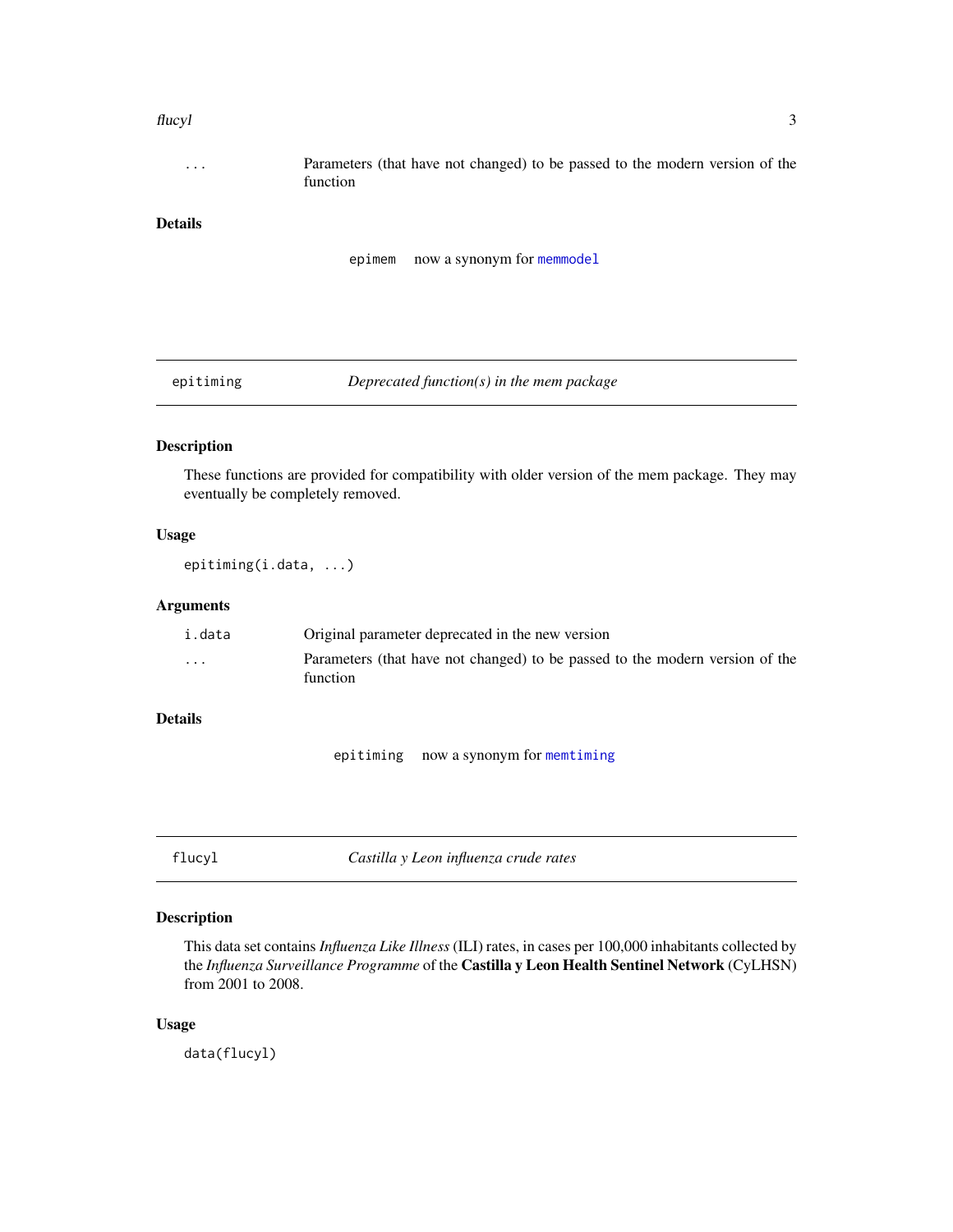### Format

A data frame with 33 observations on 8 variables. Each observation is one surveillance week, and each variable is an influenza season.

- 2001/2002 a numeric vector 2001/2002 rates per 100,000 inhabitants.
- 2002/2003 a numeric vector 2002/2003 rates per 100,000 inhabitants.
- 2003/2004 a numeric vector 2003/2004 rates per 100,000 inhabitants.
- 2004/2005 a numeric vector 2004/2005 rates per 100,000 inhabitants.
- 2005/2006 a numeric vector 2005/2006 rates per 100,000 inhabitants.
- 2006/2007 a numeric vector 2006/2007 rates per 100,000 inhabitants.
- 2007/2008 a numeric vector 2007/2008 rates per 100,000 inhabitants.
- 2008/2009 a numeric vector 2008/2009 rates per 100,000 inhabitants.

### Details

The Castilla y Leon Health Sentinel Network is a spanish regional influenza surveillance system based upon volunteer health professionals. The *Influenza Surveillance Programme* consists on a random sample of general practitioners (covering 30,000 population) which collect ILI cases weekly from 40th week (October) to 20th week (May) of the following year to provide estimations of the ILI weekly rate for the entire region.

The data set contains 8 surveillance seasons, from 2001/2002 to 2008/2009.

#### Source

Influenza Surveillance Programme. Castilla y Leon Health Sentinel Network. Consejeria de Sanidad. Junta de Castilla y Leon 2001-2008.

#### **References**

Castilla y Leon Health Sentinel Network Reports (Informes de la Red Centinela Sanitaria de Castilla y Leon). Influenza Surveillance Programme (Programa de vigilancia de la gripe).

<https://www.saludcastillayleon.es/profesionales/es/centinelas>

### Examples

```
data(flucyl)
plot(flucyl[,1],type="l")
```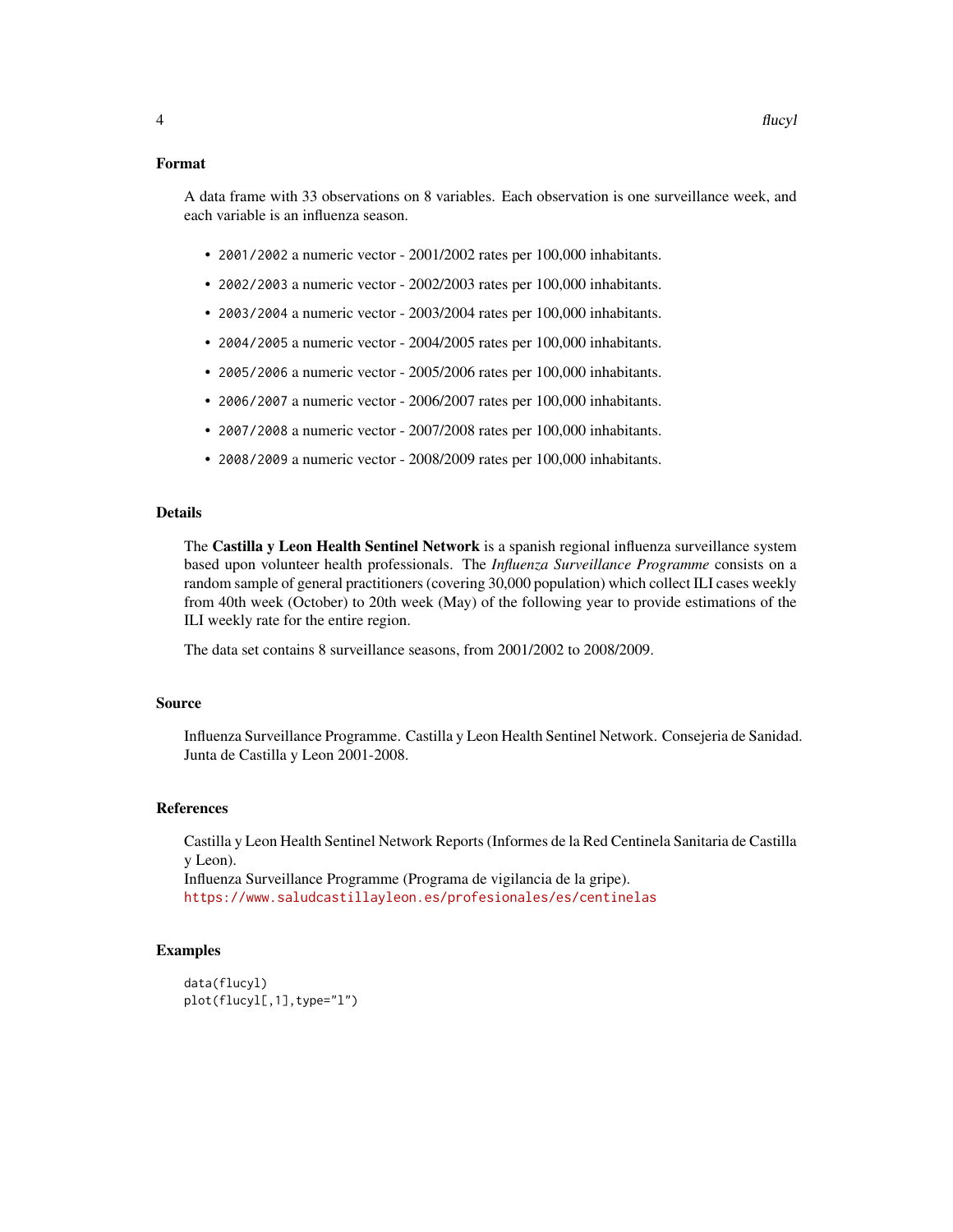<span id="page-4-0"></span>

### **Description**

This data set contains *Influenza Like Illness* (ILI) rates, in cases per 100,000 inhabitants collected by the *Influenza Surveillance Programme* of the Castilla y Leon Health Sentinel Network (CyLHSN) from 2001 to 2008.

### Usage

data(flucylraw)

### Format

A data frame with 267 observations on 2 variables. Each observation is one surveillance week and rate,

year a numeric vector - year.

week a numeric vector - week.

rates a numeric vector - standarised rates per 100,000 inhabitants.

#### Details

The Castilla y Leon Health Sentinel Network is a spanish regional influenza surveillance system based upon volunteer health professionals. The *Influenza Surveillance Programme* consists on a random sample of general practitioners (covering 30,000 population) which collect ILI cases weekly from 40th week (October) to 20th week (May) of the following year to provide estimations of the ILI weekly rate for the entire region.

The data set contains 8 surveillance seasons, from 2001/2002 to 2008/2009.

### Source

Influenza Surveillance Programme. Castilla y Leon Health Sentinel Network. Consejeria de Sanidad. Junta de Castilla y Leon 2001-2008.

### References

Castilla y Leon Health Sentinel Network Reports (Informes de la Red Centinela Sanitaria de Castilla y Leon).

Influenza Surveillance Programme (Programa de vigilancia de la gripe). <https://www.saludcastillayleon.es/profesionales/es/centinelas>

### Examples

data(flucylraw) plot(flucylraw\$rates,type="l")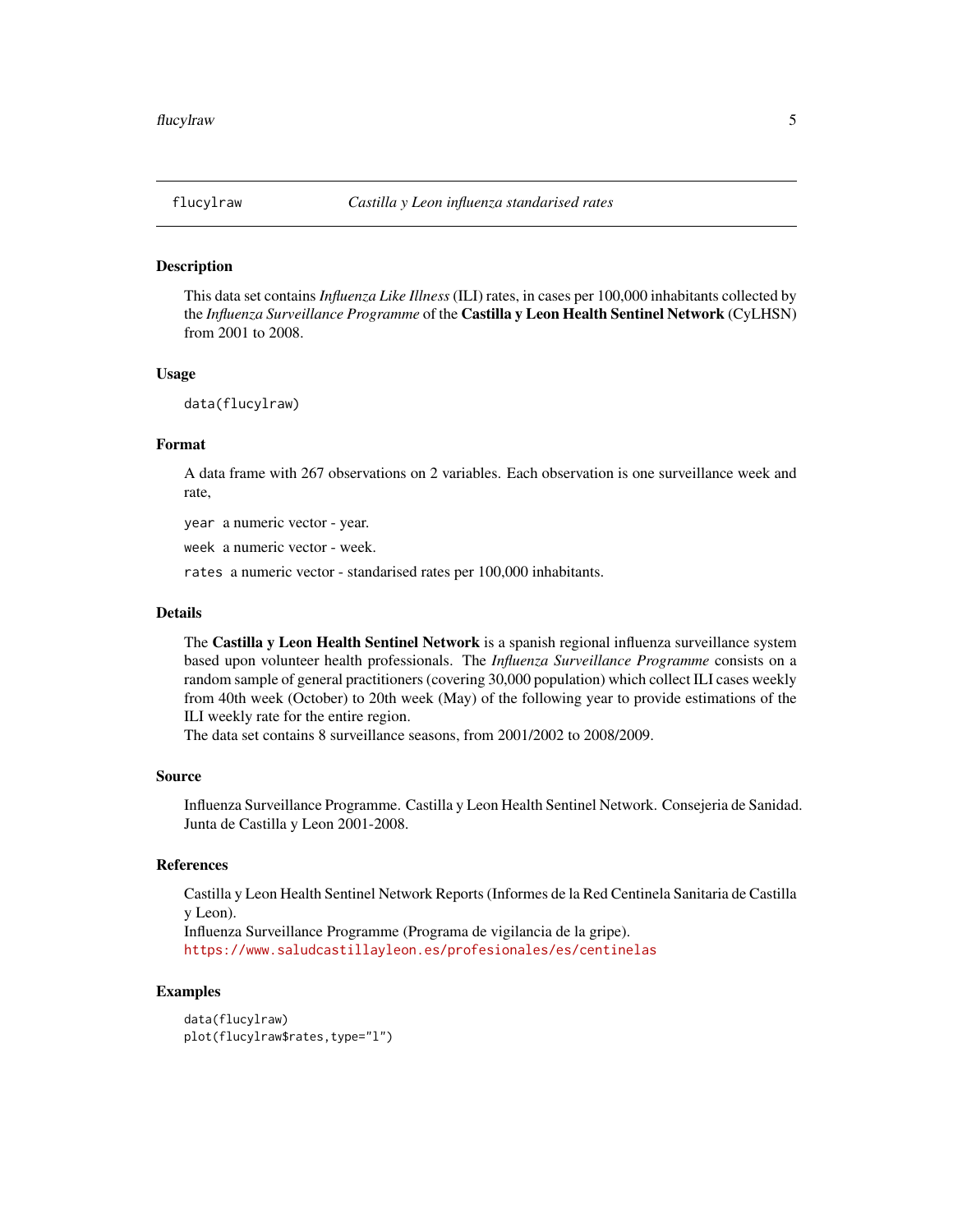<span id="page-5-0"></span>full.series.graph *Creates the historical series graph of the datasets*

### Description

Function full.series.graph creates a graph with the whole dataset.

### Usage

```
full.series.graph(
  i.data,
  i.\text{range.x} = \text{NA},i.range.y = NA,
  i. output = ".".i.graph.title = "",
  i.graph.subtitle = "",
  i.graph.file = T,i.graph.file.name = "",
  i.plot.timing = F,
  i.plot.intensity = F,
  i.alternative.thresholds = NA,
 i.color.pattern = c("#C0C0C0", "#606060", "#000000", "#808080", "#000000", "#001933",
   "#00C000", "#800080", "#FFB401", "#8c6bb1", "#88419d", "#810f7c", "#4d004b"),
  i. mem. info = T,
  ...
\mathcal{L}
```
### Arguments

| i.data                   | Historical data series.                                                                                               |  |  |  |  |  |
|--------------------------|-----------------------------------------------------------------------------------------------------------------------|--|--|--|--|--|
| i.range.x                | Range x (surveillance weeks) of graph.                                                                                |  |  |  |  |  |
| i.range.y                | Range y of graph.                                                                                                     |  |  |  |  |  |
| i.output                 | Directory where graph is saved.                                                                                       |  |  |  |  |  |
|                          | i.graph.title Title of the graph.                                                                                     |  |  |  |  |  |
| i.graph.subtitle         |                                                                                                                       |  |  |  |  |  |
|                          | Subtitle of the graph.                                                                                                |  |  |  |  |  |
| i.graph.file             | Graph to a file.                                                                                                      |  |  |  |  |  |
| i.graph.file.name        |                                                                                                                       |  |  |  |  |  |
|                          | Name of the graph.                                                                                                    |  |  |  |  |  |
|                          | i.plot.timing Plot the timing of epidemics.                                                                           |  |  |  |  |  |
| i.plot.intensity         |                                                                                                                       |  |  |  |  |  |
|                          | Plot the intensity levels.                                                                                            |  |  |  |  |  |
| i.alternative.thresholds |                                                                                                                       |  |  |  |  |  |
|                          | Use alternative thresholds, instead of the ones modelled by the input data (epi-<br>$demic + 3$ intensity thresholds) |  |  |  |  |  |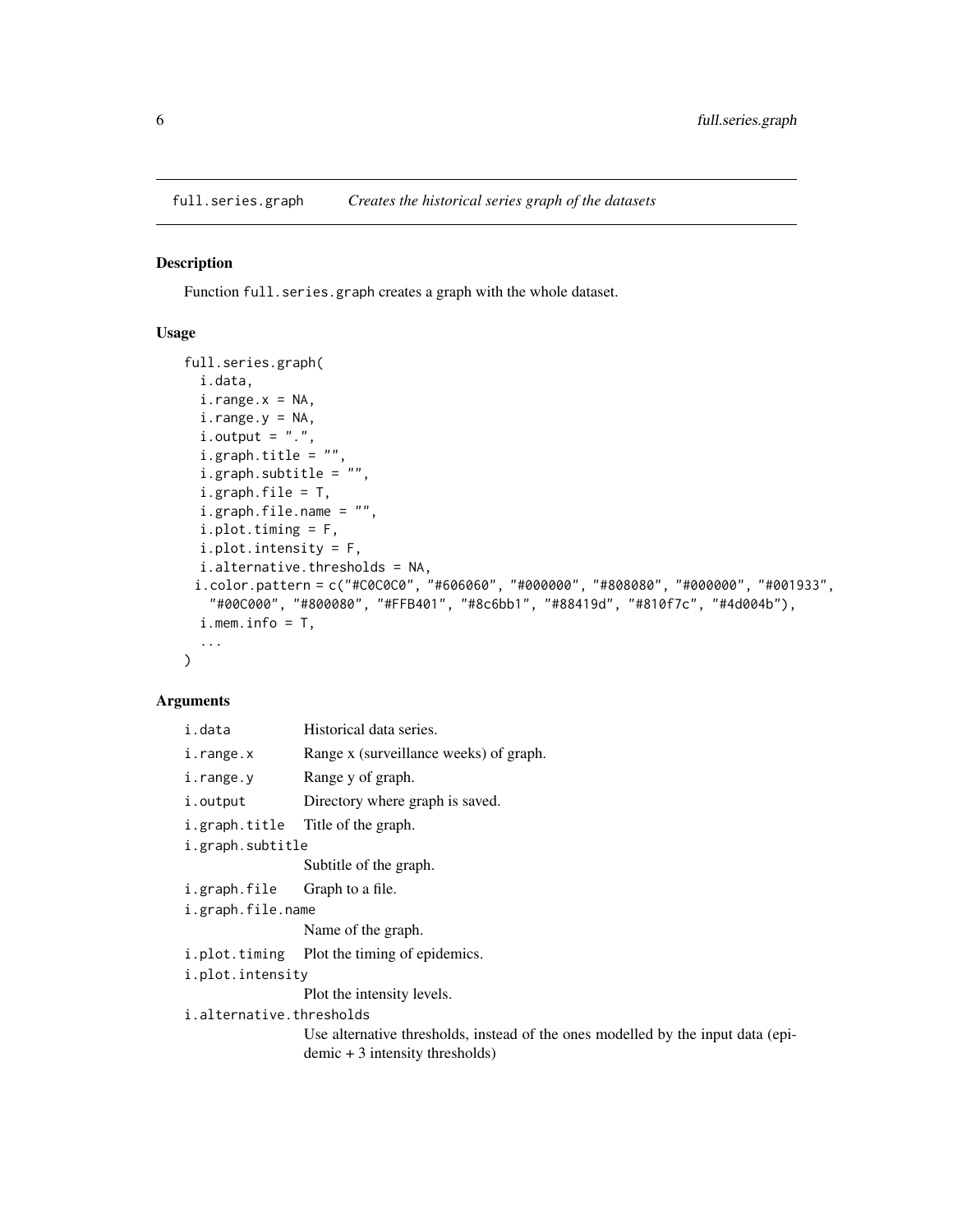| i.color.pattern |                                                     |  |  |  |  |  |  |
|-----------------|-----------------------------------------------------|--|--|--|--|--|--|
|                 | colors to use in the graph.                         |  |  |  |  |  |  |
| i.mem.info      | include information about the package in the graph. |  |  |  |  |  |  |
| .               | other parameters passed to memmodel.                |  |  |  |  |  |  |

### Details

Input data must be a data.frame with each column a surveillance season and each row a week.

The resulting graph is a time series-like plot showing all the columns in the original dataset one after another.

Color codes:

- 1. Axis.
- 2. Tickmarks.
- 3. Axis labels.
- 4. Series line.
- 5. Series dots (default).
- 6. Title and subtitle.
- 7. Series dots (pre-epidemic).
- 8. Series dots (epidemic).
- 9. Series dots (post-epidemic).
- 10. Epidemic threshold.
- 11. Medium threshold.
- 12. High threshold.
- 13. Very high threshold.

### Value

full.series.graph writes a tiff graph of the full series of the dataset.

### Author(s)

Jose E. Lozano <lozalojo@gmail.com>

#### References

Vega T, Lozano JE, Ortiz de Lejarazu R, Gutierrez Perez M. Modelling influenza epidemic - can we detect the beginning and predict the intensity and duration? Int Congr Ser. 2004 Jun;1263:281-3.

Vega T, Lozano JE, Meerhoff T, Snacken R, Mott J, Ortiz de Lejarazu R, et al. Influenza surveillance in Europe: establishing epidemic thresholds by the moving epidemic method. Influenza Other Respir Viruses. 2013 Jul;7(4):546-58. DOI:10.1111/j.1750-2659.2012.00422.x.

Vega T, Lozano JE, Meerhoff T, Snacken R, Beaute J, Jorgensen P, et al. Influenza surveillance in Europe: comparing intensity levels calculated using the moving epidemic method. Influenza Other Respir Viruses. 2015 Sep;9(5):234-46. DOI:10.1111/irv.12330.

Lozano JE. lozalojo/mem: Second release of the MEM R library. Zenodo [Internet]. [cited 2017 Feb 1]; Available from: <https://zenodo.org/record/165983>. DOI:10.5281/zenodo.165983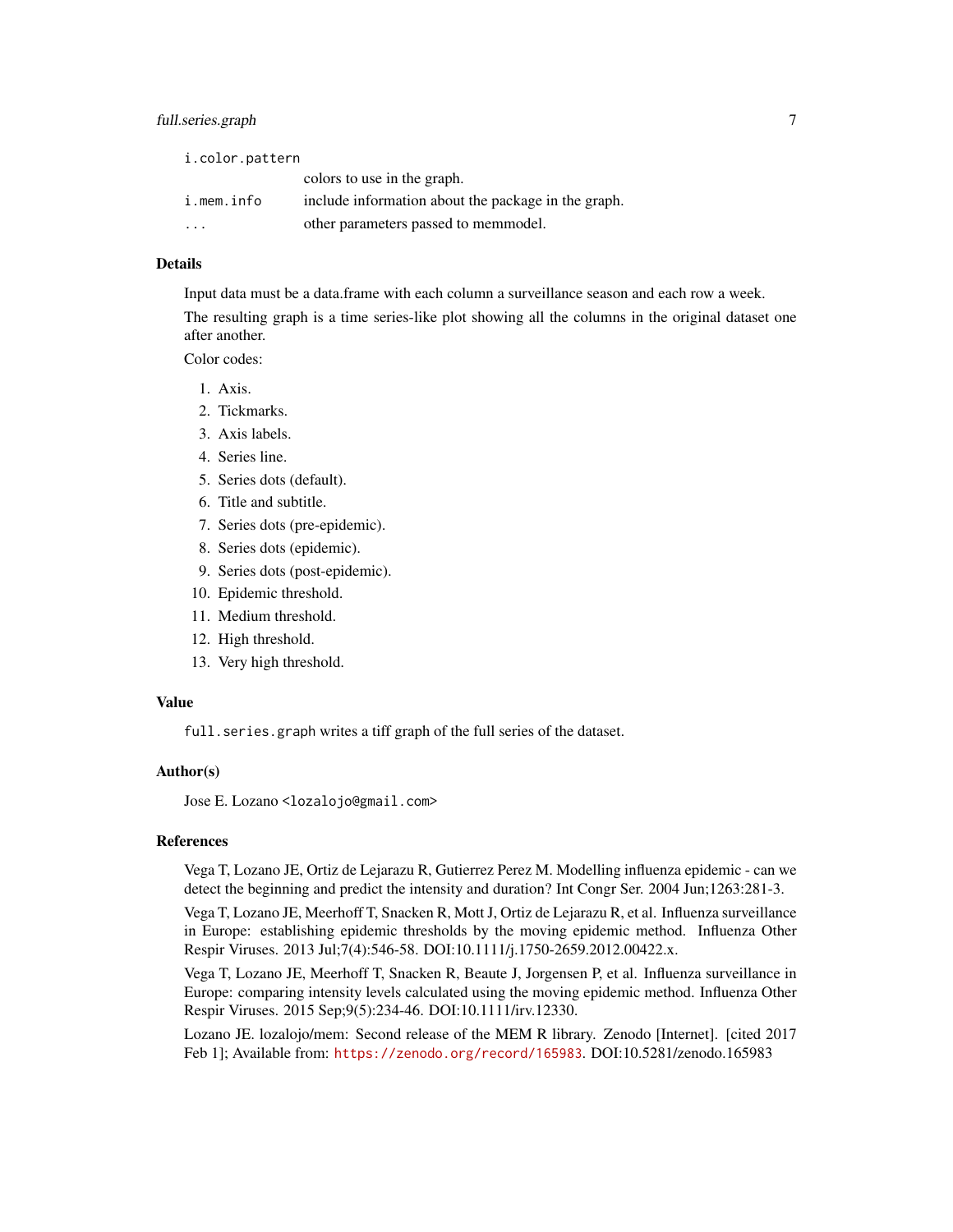### Examples

```
# Castilla y Leon Influenza Rates data
data(flucyl)
# Data of the last season
# uncomment to execute
# full.series.graph(flucyl)
```
memevolution *Evolution of estimators*

### Description

Function memevolution analyzes the evolution of mem estimators

### Usage

```
memevolution(
  i.data,
  i.evolution.seasons = 10,
  i.evolution.method = "sequential",
  ...
\mathcal{L}
```
### Arguments

| i.data              | Data frame of input data.            |
|---------------------|--------------------------------------|
| i.evolution.seasons |                                      |
|                     | Maximum number of seasons to use.    |
| i.evolution.method  |                                      |
|                     | method to calculate evolution.       |
|                     | other parameters passed to memmodel. |

#### Details

Shows the evolution of some indicators across time. The indicators are: duration of the epidemic, start of the epidemic, epidemic percentage, pre-epidemic, post-epidemic and intensity thresholds.

Values per season are the estimates of the indicator for this specific season calculated according the [memmodel](#page-14-1) options: cross or sequential (validation option), maximum number of seasons to use in calculations. In [memmodel](#page-14-1) is it also possible to select the method used to calculate indicators and the level of confidence of the confidence intervals.

To clarify how it is calculated, the evolution.seasons showss for each x-axis point the seasons selected to calculate thresholds. Each row is a different season and in each column it is shown if that specific season has been used to calculate the indicators. If TRUE, it has been used, if NO, it hasn't. In the last row, called Next, the indicators are calculated for the upcoming next season.

<span id="page-7-0"></span>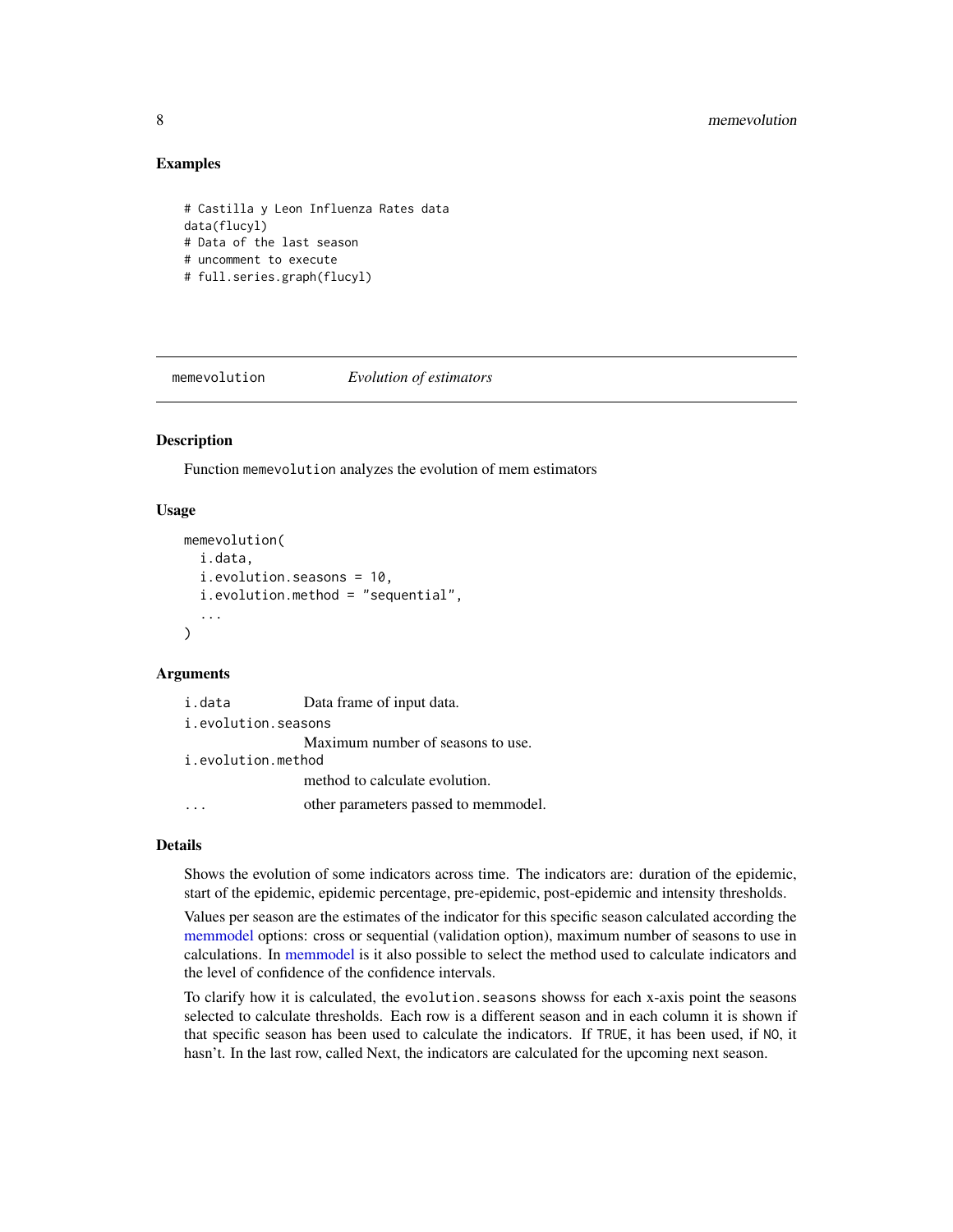### <span id="page-8-0"></span>memevolution 9

Note that if you select sequential validation, first points in the graphs calculate thresholds using less data (there are less seasons before the current data than the max. seasons value), and this will affect the range of confidence intervals.

There are four indicators:

- Duration: Average duration of the epidemic and its confidence interval.
- Start: Average start of the epidemic and its confidence interval.
- Epidemic percentage: The sum of the values (cases/rates) in the epidemic period divided by the total sum of values of the whole surveillance period. It's a coverage percentage of the epidemic period. And its confidence interval.
- Thresholds: Pre-epidemic, post-epidemic and intensity thresholds.

The confidence intervals for these indicators are calculated using the other CI and other CI. level parameters of [memmodel.](#page-14-1)

### Value

memevolution returns a list. A list containing at least the following components:

• evolution.data data for each value analysed.

#### Author(s)

Jose E. Lozano <lozalojo@gmail.com>

### References

Vega T, Lozano JE, Ortiz de Lejarazu R, Gutierrez Perez M. Modelling influenza epidemic - can we detect the beginning and predict the intensity and duration? Int Congr Ser. 2004 Jun;1263:281-3.

Vega T, Lozano JE, Meerhoff T, Snacken R, Mott J, Ortiz de Lejarazu R, et al. Influenza surveillance in Europe: establishing epidemic thresholds by the moving epidemic method. Influenza Other Respir Viruses. 2013 Jul;7(4):546-58. DOI:10.1111/j.1750-2659.2012.00422.x.

Vega T, Lozano JE, Meerhoff T, Snacken R, Beaute J, Jorgensen P, et al. Influenza surveillance in Europe: comparing intensity levels calculated using the moving epidemic method. Influenza Other Respir Viruses. 2015 Sep;9(5):234-46. DOI:10.1111/irv.12330.

Lozano JE. lozalojo/mem: Second release of the MEM R library. Zenodo [Internet]. [cited 2017 Feb 1]; Available from: <https://zenodo.org/record/165983>. DOI:10.5281/zenodo.165983

### Examples

```
# Castilla y Leon Influenza Rates data
data(flucyl)
# evolution of estimators
evolution <- memevolution(flucyl)
evolution$evolution.data
```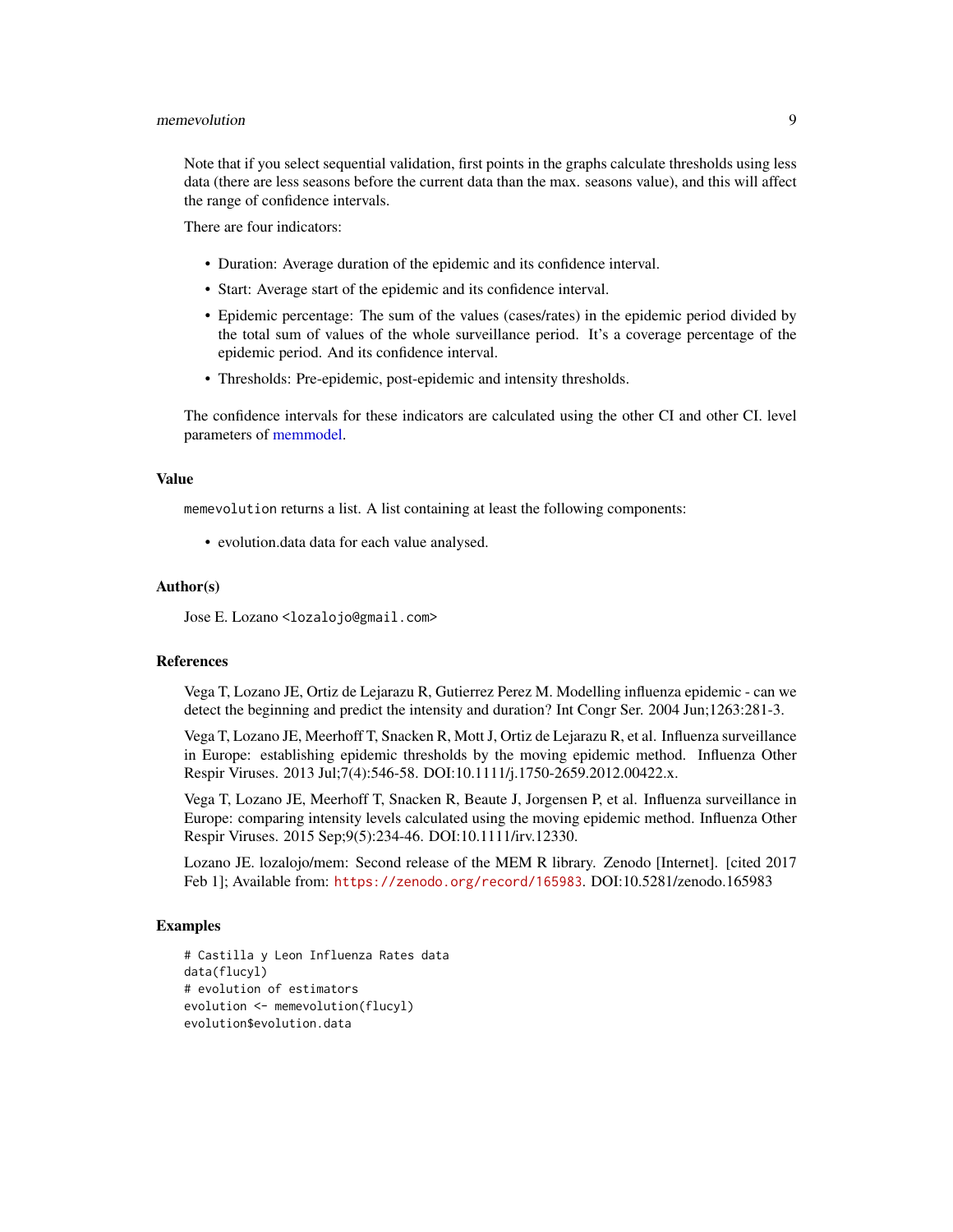<span id="page-9-0"></span>

### Description

Function memgoodness calculates different indicators related to the goodness of the MEM for detecting the epidemics, using data from the model and using all data in the original dataset.

### Usage

```
memgoodness(
  i.data,
  i.seasons = 10,i.type.threshold = 5,
  i.level. threshold = 0.95,i.tails.threshold = 1,
  i.type.intensity = 6,
  i. level.intensity = c(0.4, 0.9, 0.975),
  i.tails.intensity = 1,
  i.type.curve = 2,i.level.curve = 0.95,
  i.type.other = 2,i.level.other = 0.95,
  i.method = 2,
  i.param = 2.8,i.n.max = -1,i.type.boot = "norm",
  i.iter.boot = 10000,i.calculation.method = "default",
  i.goodness.method = "cross",
  i.goodness.threshold = NA,
  i.goodness.intensity = NA,
  i.detection.values = seq(1, 5, 0.1),i.weeks.above = 1,
  i. output = ".".i.graph = F,
  i.prefix = ""
  i.min.seasons = 6
)
```
### Arguments

i.data Data frame of input data.

i.seasons Maximum number of seasons to use.

i.type.threshold

Type of confidence interval to calculate the threshold.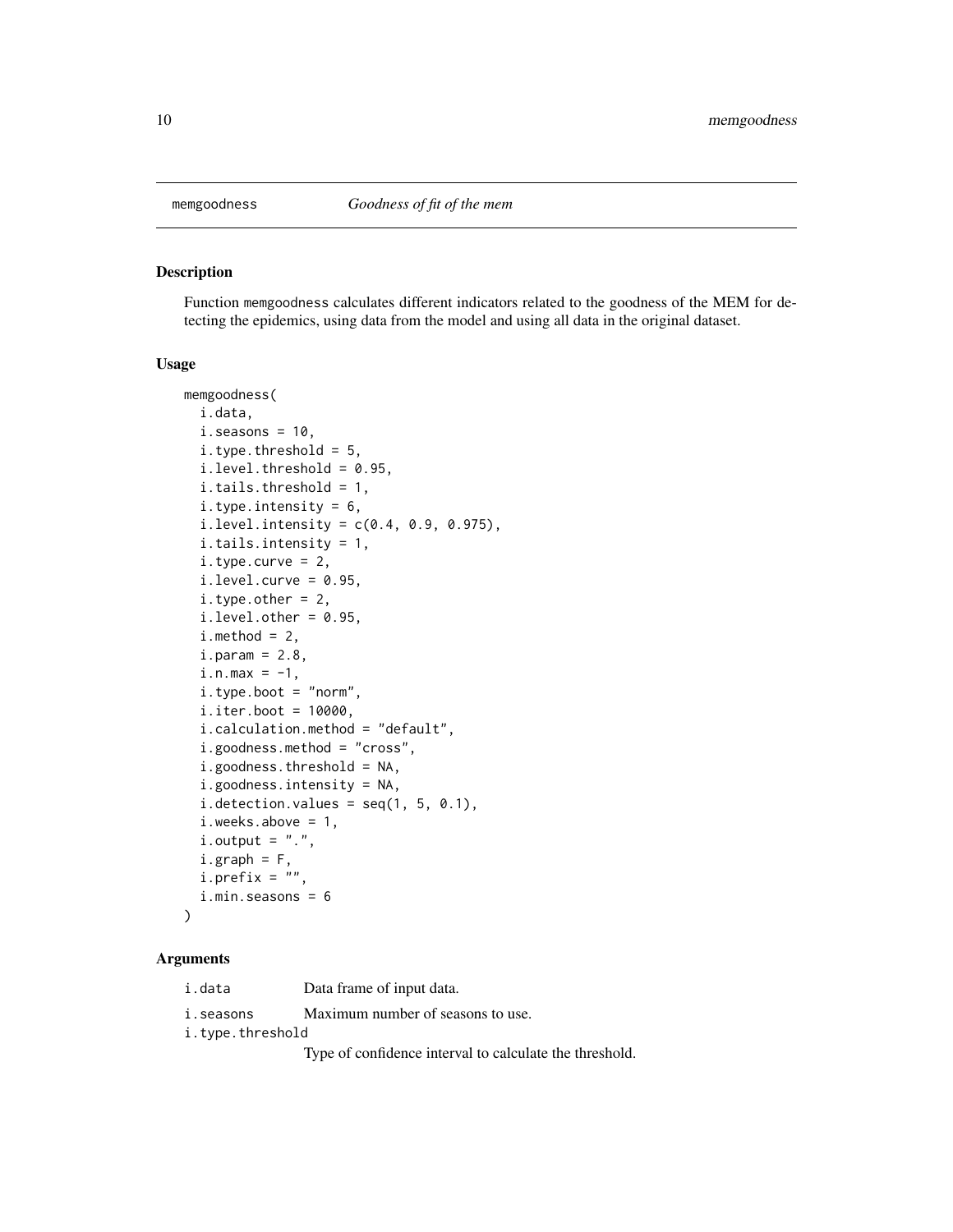### memgoodness 11

| i.level.threshold    |                                                                                |  |  |  |  |  |  |
|----------------------|--------------------------------------------------------------------------------|--|--|--|--|--|--|
|                      | Level of confidence interval to calculate the threshold.                       |  |  |  |  |  |  |
|                      | i.tails.threshold                                                              |  |  |  |  |  |  |
|                      | Tails for the confidence interval to calculate the threshold.                  |  |  |  |  |  |  |
| i.type.intensity     | Type of confidence interval to calculate the intensity thresholds.             |  |  |  |  |  |  |
| i.level.intensity    |                                                                                |  |  |  |  |  |  |
|                      | Levels of confidence interval to calculate the intensity thresholds.           |  |  |  |  |  |  |
| i.tails.intensity    |                                                                                |  |  |  |  |  |  |
|                      | Tails for the confidence interval to calculate the threshold.                  |  |  |  |  |  |  |
| i.type.curve         | Type of confidence interval to calculate the modelled curve.                   |  |  |  |  |  |  |
| i.level.curve        | Level of confidence interval to calculate the modelled curve.                  |  |  |  |  |  |  |
| i.type.other         | Type of confidence interval to calculate length, start and percentages.        |  |  |  |  |  |  |
| i.level.other        | Level of confidence interval to calculate length, start and percentages.       |  |  |  |  |  |  |
| i.method             | Method to calculate the optimal timing of the epidemic.                        |  |  |  |  |  |  |
| i.param              | Parameter to calculate the optimal timing of the epidemic.                     |  |  |  |  |  |  |
| i.n.max              | Number of pre-epidemic values used to calculate the threshold.                 |  |  |  |  |  |  |
| i.type.boot          | Type of bootstrap technique.                                                   |  |  |  |  |  |  |
| i.iter.boot          | Number of bootstrap iterations.                                                |  |  |  |  |  |  |
| i.calculation.method |                                                                                |  |  |  |  |  |  |
|                      | method of determining true/false positives and true/false negatives.           |  |  |  |  |  |  |
| i.goodness.method    |                                                                                |  |  |  |  |  |  |
|                      | method to calculate goodness.                                                  |  |  |  |  |  |  |
| i.goodness.threshold | pre/post epidemic thresholds for threshold goodness method.                    |  |  |  |  |  |  |
| i.goodness.intensity |                                                                                |  |  |  |  |  |  |
|                      | intensitie thresholds (medium, high, very high) for threshold goodness method. |  |  |  |  |  |  |
| i.detection.values   |                                                                                |  |  |  |  |  |  |
|                      | values to use in the i.param value of memtiming.                               |  |  |  |  |  |  |
| i.weeks.above        | number of weeks over the threshold to give the alert.                          |  |  |  |  |  |  |
| i.output             | output directory for graphs.                                                   |  |  |  |  |  |  |
| i.graph              | whether the graphs must be written or not.                                     |  |  |  |  |  |  |
| i.prefix             | prefix used for naming graphs.                                                 |  |  |  |  |  |  |
| i.min.seasons        | minimum number of seasons to perform goodness, default=6.                      |  |  |  |  |  |  |

### Details

The indicators calculated are sensitivity, specificity, positive predictive value, negative predictive value, percent agreement and the Matthews correlation coefficient.

How goodness is calculated:

MEM calculates goodness indicators in an iterative process. In each iteration: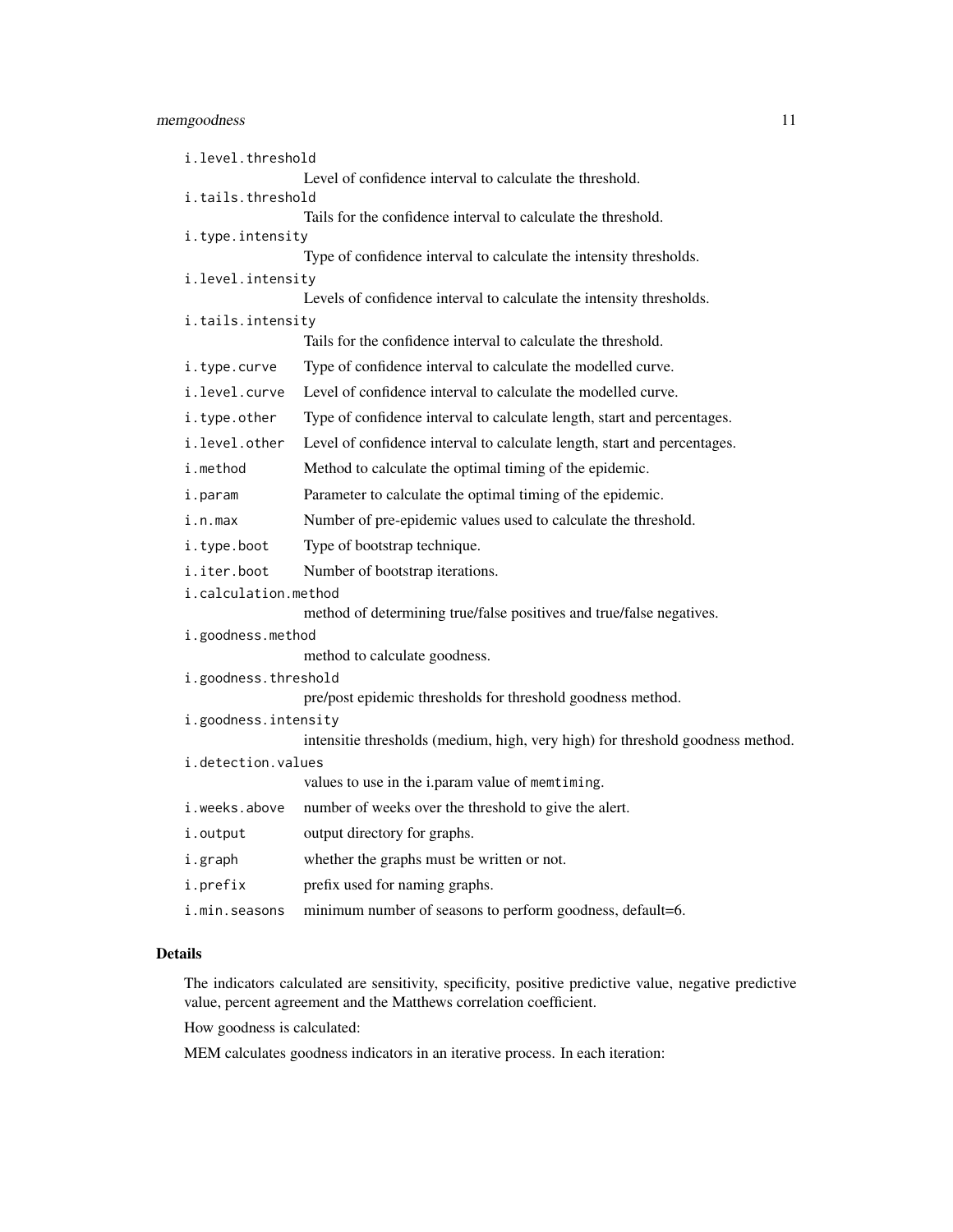- 1. For one particular season the timing is calculated to determine which weeks are inside the pre, post and epidemic periods. This is used as the real data: a real positive outcome (epidemic weeks) and a real negative outcome (pre and post-epidemic weeks).
- 2. With a set of seasons, pre-epidemic threshold is calculated. This threshold is compared with values from the season selected in the first step and see if values are above or below the threshold. This is used as the observed data: an observed positive outcome (week value above the threshold), and observed negative outcome (week value below the threshold).
- 3. Each week has a real and an observed outcome, so it can be classified in:
	- True positives (TP): real positive, observed positive: values of the epidemic period above the threshold.
	- True negatives (TN): real negative, observed negative: values of the non-epidemic period below the threshold.
	- False positives (FP): real negative, observed positive: values of the non-epidemic period above the threshold.
	- False negatives (FN): real positive, observed negative: values of the epidemic period below the threshold.
- 4. The process is repeated for each season in the dataset (each iteration a different value until all seasons have been processed).
- 5. All TP, TN, FP and FN are pooled together and sensitivity, specificity, positive predictive value, negative predictive value, percent agreement and the Matthews correlation coefficient are calculated.

There are two ways of deciding the set of seasons used to calculate the pre-epidemic threshold in each iteration and it is determined by the i.goodness.method.

- cross: For each value, the surrounding seasons (after or before the current value) are selected up to the number of Max. seasons (parameter of the Model box). To calculate the thresholds for season 2010/2011, data from 2005/2006 to 2009/2010 and from 2011/20012 to 2015/2016 will be taken.
- sequential: Only preceding seasons are used (before the current value) up to the number of Max. seasons. To calculate the thresholds for season 2010/2011, data from 2000/2001 to 2009/2010 are taken.
- threshold: The pre/post epidemic and intensity thresholds are fixed values for all the seasons and are compared with the epidemic as determined by MEM algorithm.

The i.calculation.method is used to determine when the alert based on the epidemic threshold. The "default" method sets all values above the threshold as epidemic, and all the values below as non-epidemic. Pre-epidemic threshold is used for values before the peak, and post-epidemic threshold for values after the peak. The "alternative" method sets an epidemic start and epidemic end, all the values in between are epidemic values. The epidemic start is when i.weeks.above (default=1) consecutive weeks are above the pre-epidemic threshold. The epidemic end is the first week below the post-epidemic threshold after the epidemic start. Note that if no post-epidemic threshold is provided, the pre-epidemic value is used instead.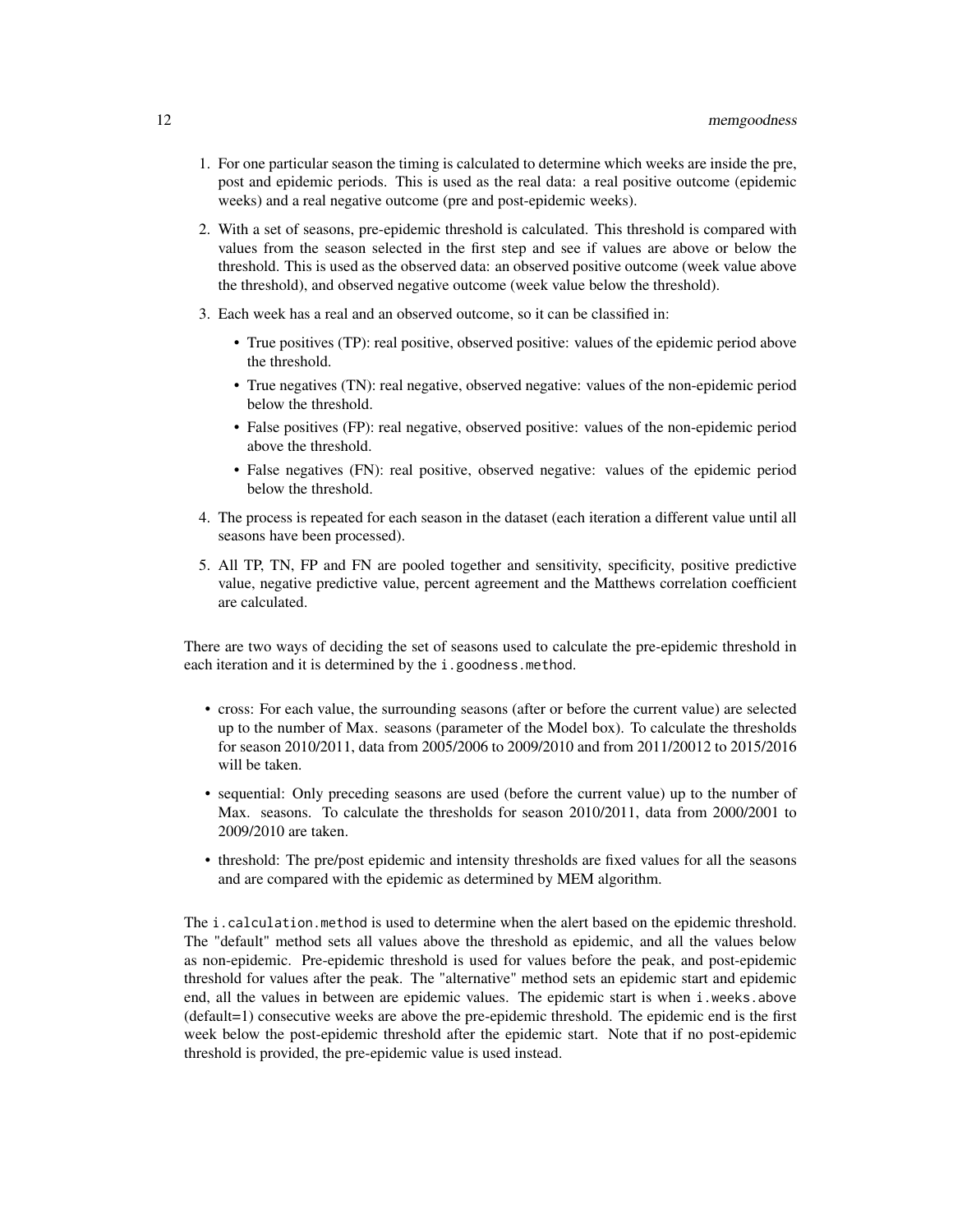### <span id="page-12-0"></span>memintensity and the set of the set of the set of the set of the set of the set of the set of the set of the set of the set of the set of the set of the set of the set of the set of the set of the set of the set of the set

#### Value

memgoodness returns a list. A list containing at least the following components:

- validity.data data for each value analysed.
- results Total weeks, non-missing weeks, true positives, false positives true negatives, false negatives, sensitivity, specificity .
- peaks distribution of the levels of intensity of the peaks.
- peaks.data Peak value, week of the peak value, epidemic and intensity thresholds and intensity level of each season analysed.

#### Author(s)

Jose E. Lozano <lozalojo@gmail.com>

### References

Vega T, Lozano JE, Ortiz de Lejarazu R, Gutierrez Perez M. Modelling influenza epidemic - can we detect the beginning and predict the intensity and duration? Int Congr Ser. 2004 Jun;1263:281-3.

Vega T, Lozano JE, Meerhoff T, Snacken R, Mott J, Ortiz de Lejarazu R, et al. Influenza surveillance in Europe: establishing epidemic thresholds by the moving epidemic method. Influenza Other Respir Viruses. 2013 Jul;7(4):546-58. DOI:10.1111/j.1750-2659.2012.00422.x.

Vega T, Lozano JE, Meerhoff T, Snacken R, Beaute J, Jorgensen P, et al. Influenza surveillance in Europe: comparing intensity levels calculated using the moving epidemic method. Influenza Other Respir Viruses. 2015 Sep;9(5):234-46. DOI:10.1111/irv.12330.

Lozano JE. lozalojo/mem: Second release of the MEM R library. Zenodo [Internet]. [cited 2017 Feb 1]; Available from: <https://zenodo.org/record/165983>. DOI:10.5281/zenodo.165983

#### Examples

```
# Castilla y Leon Influenza Rates data
data(flucyl)
# Goodness of fit
epi.good <- memgoodness(flucyl, i.detection.values = seq(2.6, 2.8, 0.1))
epi.good$results
epi.good$peaks
```
memintensity *Thresholds for influenza intensity*

### Description

Function memintensity is used to calculate the thresholds for influenza activity using historical records (surveillance rates).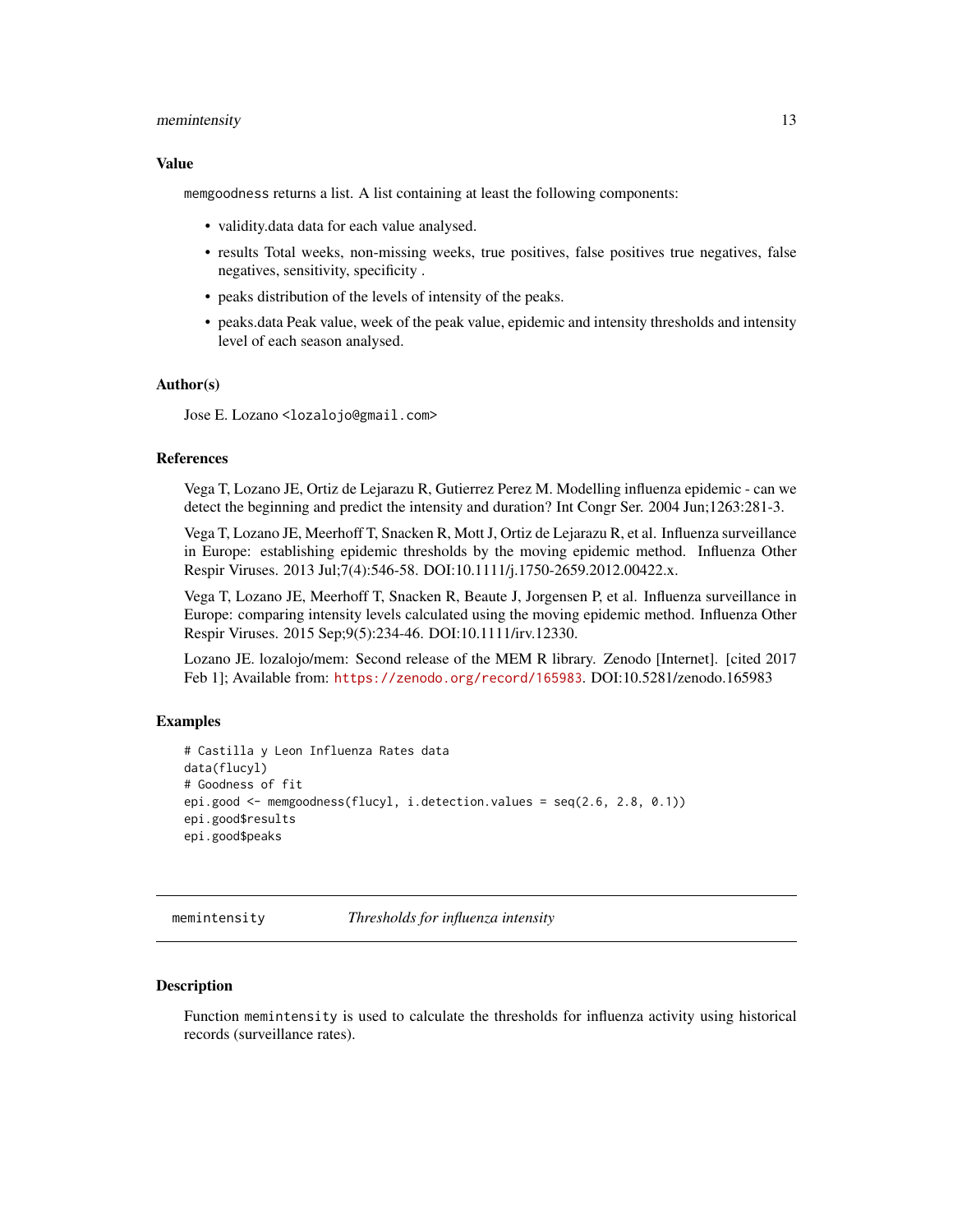### Usage

memintensity(i.flu)

### Arguments

i.flu An object of class mem.

### Details

This method is based on the Moving Epidemics Method (MEM) used to monitor influenza activity in a weekly surveillance system.

Input data is a data frame containing rates that represent historical influenza surveillance data. It can start and end at any given week (tipically at week 40th), and rates can be expressed as per 100,000 inhabitants (or per consultations, if population is not available) or any other scale.

MEM is used to locate the epidemic for each season. Then confidence intervals are calculated at different levels.

The parameter i.levels, define the three levels of the confidence intervals used to calculate thresholds.

The i.n.max parameter indicates how many epidemic values to use to calculate the thresholds. A value of -1 indicates the program to use an appropiate number of points depending on the number of seasons provided as input.

The *i*. seasons parameter indicates how many seasons are used for calculating thresholds. A value of -1 indicates the program to use as many as possible. If there are less than this parameter, the program used all seasons avalaible.

Intensity thresholds and Epidemic threshold defines 5 levels of intensity:

- 1. Baseline level Below epidemic threshold.
- 2. Low level Above epidemic threshold and below low intensity threshold.
- 3. Medium level Above low intensity threshold and below medium intensity threshold.
- 4. High level Above medium intensity threshold and below high intensity threshold.
- 5. Very high level Above high intensity threshold.

### Value

memintensity returns a list with three objects, two of them are the parameters used (param.levels and param. seasons) and the third one (intensity. thresholds) is a matrix 1x4 with the epidemic and intensity thresholds.

- 1. Epidemic threshold.
- 2. Low intensity threshold.
- 3. Medium intensity threshold.
- 4. High intensity threshold.

### Author(s)

Jose E. Lozano <lozalojo@gmail.com>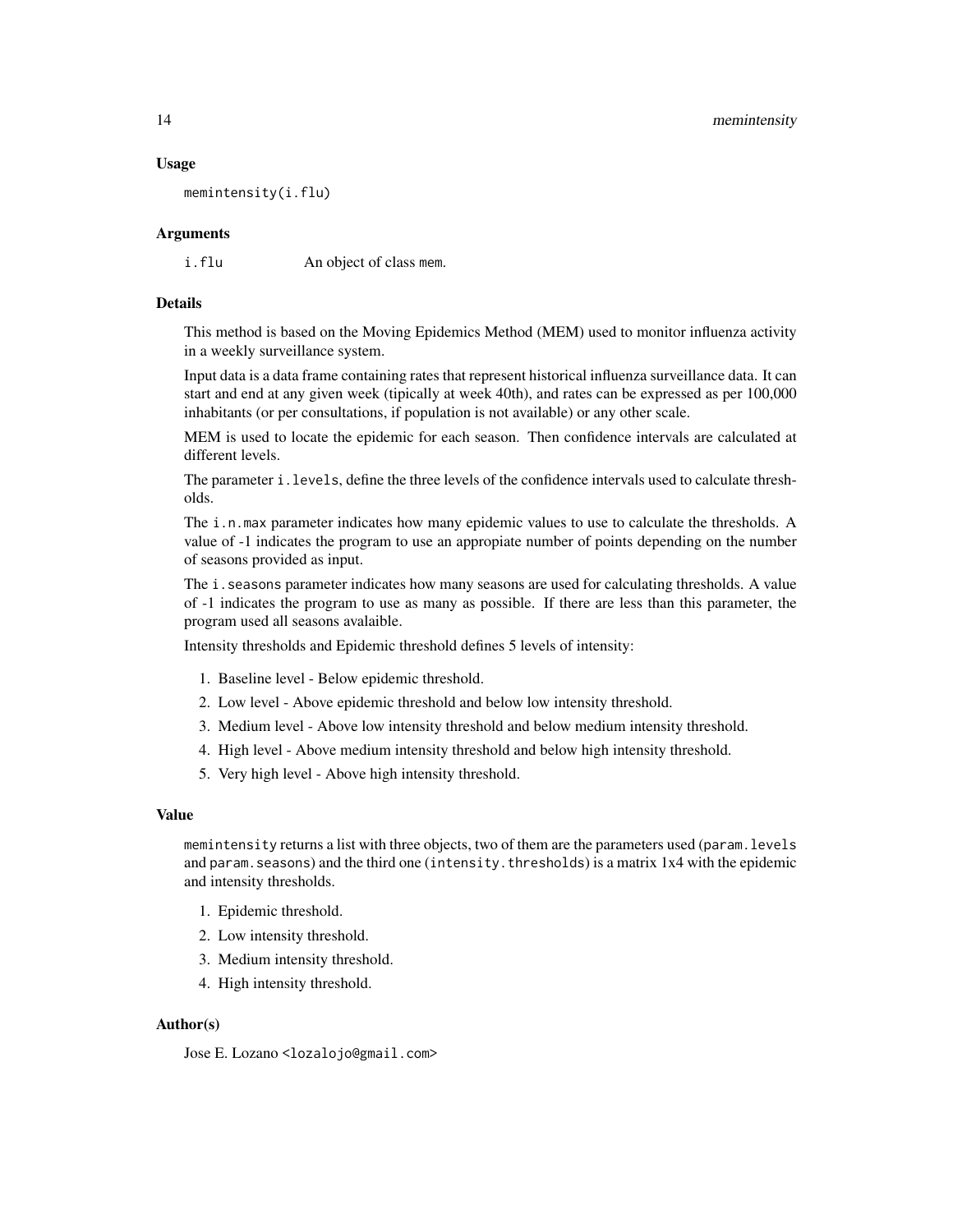### <span id="page-14-0"></span>memmodel and the contract of the contract of the contract of the contract of the contract of the contract of the contract of the contract of the contract of the contract of the contract of the contract of the contract of t

### References

Vega T, Lozano JE, Ortiz de Lejarazu R, Gutierrez Perez M. Modelling influenza epidemic - can we detect the beginning and predict the intensity and duration? Int Congr Ser. 2004 Jun;1263:281-3.

Vega T, Lozano JE, Meerhoff T, Snacken R, Mott J, Ortiz de Lejarazu R, et al. Influenza surveillance in Europe: establishing epidemic thresholds by the moving epidemic method. Influenza Other Respir Viruses. 2013 Jul;7(4):546-58. DOI:10.1111/j.1750-2659.2012.00422.x.

Vega T, Lozano JE, Meerhoff T, Snacken R, Beaute J, Jorgensen P, et al. Influenza surveillance in Europe: comparing intensity levels calculated using the moving epidemic method. Influenza Other Respir Viruses. 2015 Sep;9(5):234-46. DOI:10.1111/irv.12330.

Lozano JE. lozalojo/mem: Second release of the MEM R library. Zenodo [Internet]. [cited 2017 Feb 1]; Available from: <https://zenodo.org/record/165983>. DOI:10.5281/zenodo.165983

### Examples

```
# Castilla y Leon Influenza Rates data
data(flucyl)
# mem model
flucyl.mem <- memmodel(flucyl)
# Calculates intensity thresholds
intensity <- memintensity(flucyl.mem)
intensity
```
<span id="page-14-1"></span>

memmodel *Methods for influenza modelization*

#### **Description**

Function memmodel is used to calculate the threshold for influenza epidemic using historical records (surveillance rates).

The method to calculate the threshold is described in the Moving Epidemics Method (MEM) used to monitor influenza activity in a weekly surveillance system.

#### Usage

```
memmodel(
  i.data,
  i.seasons = 10,
  i.type.threshold = 5,
  i.level. threshold = 0.95,i.tails.threshold = 1,
  i.type.intensity = 6,
  i. level.intensity = c(0.4, 0.9, 0.975),
  i.tails.intensity = 1,
  i.type.curve = 2,i.level.curve = 0.95,
  i.type.other = 3,
```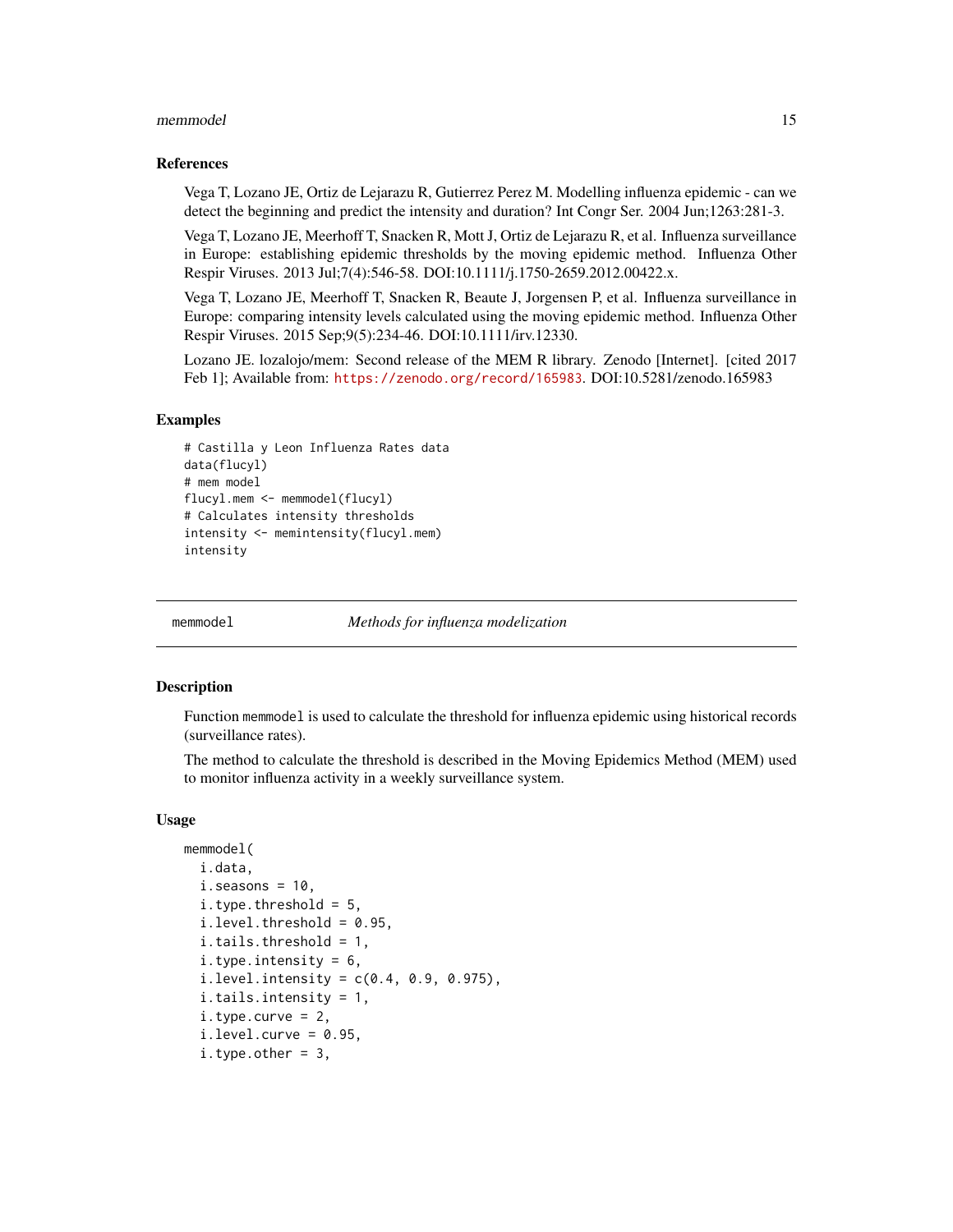```
i.level.other = 0.95,i.method = 2,
 i.param = 2.8,i.centering = -1,
 i.n.max = -1,
 i.type.boot = "norm",
 i.iter.boot = 10000,
 i.mem.info = T
)
```
### Arguments

| i.data                        | Data frame of input data.                                                |
|-------------------------------|--------------------------------------------------------------------------|
| i.seasons<br>i.type.threshold | Maximum number of seasons to use.                                        |
|                               | Type of confidence interval to calculate the threshold.                  |
| i.level.threshold             |                                                                          |
| i.tails.threshold             | Level of confidence interval to calculate the threshold.                 |
|                               | Tails for the confidence interval to calculate the threshold.            |
| i.type.intensity              |                                                                          |
|                               | Type of confidence interval to calculate the intensity thresholds.       |
| i.level.intensity             |                                                                          |
|                               | Levels of confidence interval to calculate the intensity thresholds.     |
| i.tails.intensity             |                                                                          |
|                               | Tails for the confidence interval to calculate the threshold.            |
| i.type.curve                  | Type of confidence interval to calculate the modelled curve.             |
| i.level.curve                 | Level of confidence interval to calculate the modelled curve.            |
| i.type.other                  | Type of confidence interval to calculate length, start and percentages.  |
| i.level.other                 | Level of confidence interval to calculate length, start and percentages. |
| i.method                      | Method to calculate the optimal timing of the epidemic.                  |
| i.param                       | Parameter to calculate the optimal timing of the epidemic.               |
| i.centering                   | Number of weeks to center the moving seasons.                            |
| i.n.max                       | Number of pre-epidemic values used to calculate the threshold.           |
| i.type.boot                   | Type of bootstrap technique.                                             |
| i.iter.boot                   | Number of bootstrap iterations.                                          |
| i.mem.info                    | include information about the package in the graph.                      |

### Details

Input data is a data frame containing rates that represent historical influenza surveillance data. It can start and end at any given week (tipically at week 40th), and rates can be expressed as per 100,000 inhabitants (or per consultations, if population is not available) or any other scale.

Parameters i.type, i.type.threshold and i.type.curve defines how to calculate confidence intervals along the process.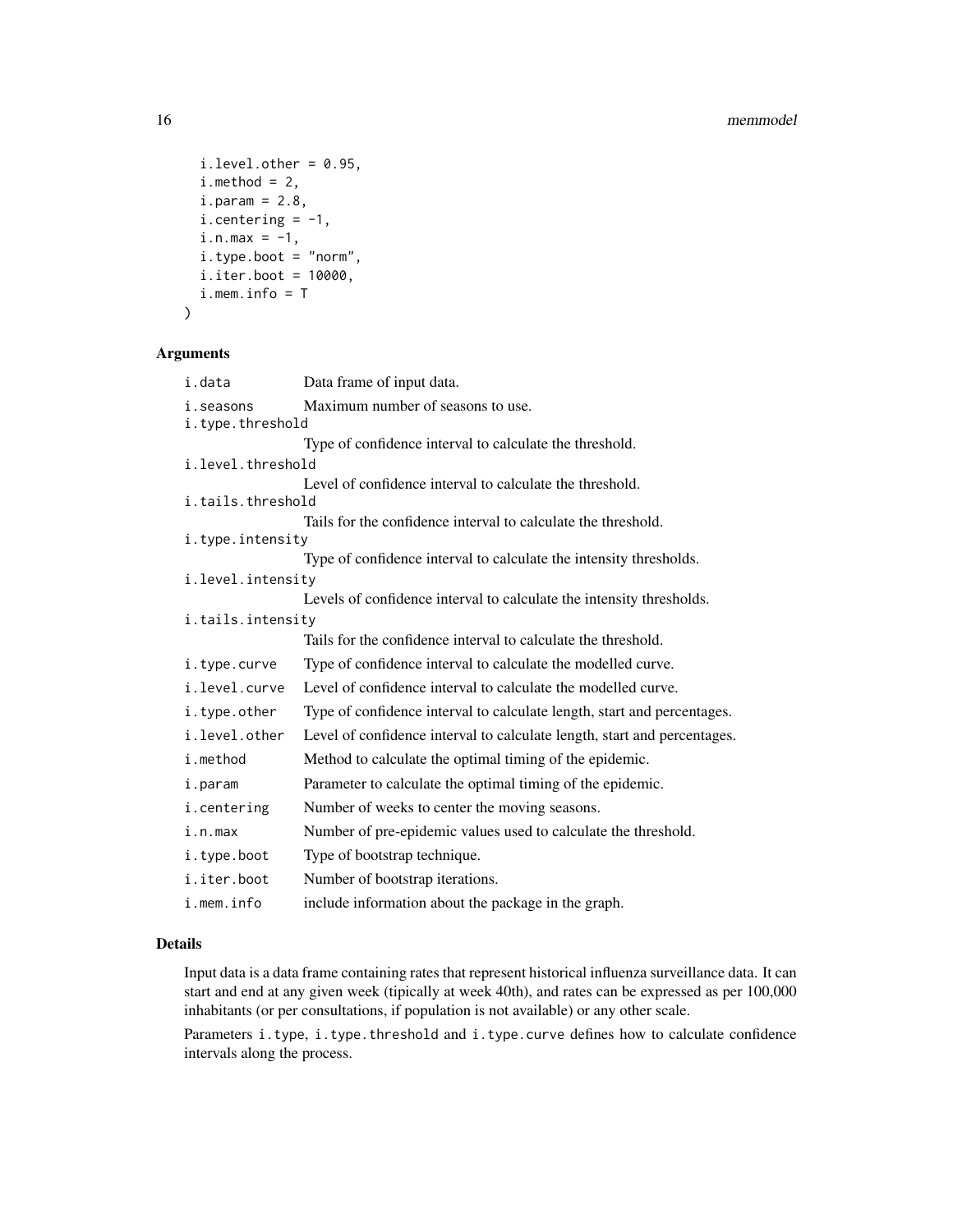### <span id="page-16-0"></span>memmodel and the contract of the contract of the contract of the contract of the contract of the contract of the contract of the contract of the contract of the contract of the contract of the contract of the contract of t

i.type.curve is used for calculating the typical influenza curve, i.type.threshold is used to calculate the pre and post epidemic threshold and i.type is used for any other confidende interval used in the method.

All three parameters must be a number between 1 and 6:

- 1 Arithmetic mean and mean confidence interval.
- 2 Geometric mean and mean confidence interval.
- 3 Median and the Nyblom/normal aproximation confidence interval.
- 4 Median and bootstrap confidence interval.
- 5 Arithmetic mean and point confidence interval (standard deviations).
- 6 Geometric mean and point confidence interval (standard deviations).

Option 3 uses the Hettmansperger and Sheather (1986) and Nyblom (1992) method, when there is enough sample size. If sample size is small, then the normal aproximation will be used as described in Conover, 1980, p. 112. Refer to EnvStats package for more information.

Option 4 uses two more parameters: i.type.boot indicates which bootstrap method to use. The values are the same of those of the [boot.ci](#page-0-0) function. Parameter i.iter.boot indicates the number of bootstrap samples to use. See [boot](#page-0-0) for more information about this topic.

Parameters i.level, i.level.threshold and i.level.curve indicates, respectively, the level of the confidence intervals described above.

The *i.n.max* parameter indicates how many pre epidemic values to use to calculate the threshold. A value of -1 indicates the program to use an appropiate number of points depending on the number of seasons provided as input. i.tails tells the program to use 1 or 2 tailed confidence intervals when calculating the threshold (1 is recommended).

Parameters i.method and i.param indicates how to find the optimal timing of the epidemics. See [memtiming](#page-24-1) for details on the values this parameters can have.

It is important to know how to arrange information in order to use with memapp. The key points are:

- One single epidemic wave each season.
- Never delete a rate inside an epidemic.
- Accommodate week 53.
- Do not inflate missing values with zeroes.

Data must contain information from the historical series. Surveillance period can start and end at any given week (typically start at week 40th and ends at week 20th), and data can have any units and can be expressed in any scale (typically rates per 100,000 inhabitants or consultations).

The table must have one row per epidemiological week and one column per surveillance season. A season is a full surveillance period from the beginning to the end, where occurs at some point one single epidemic wave on it. No epidemic wave can be spared in two consecutive seasons. If so, you have to redefine the start and end of the season defined in your dataset. If a season have two waves, it must be split in two periods and must be named accordingly with the seasons name conventions described below. Each cell contains the value for a given week in a given season.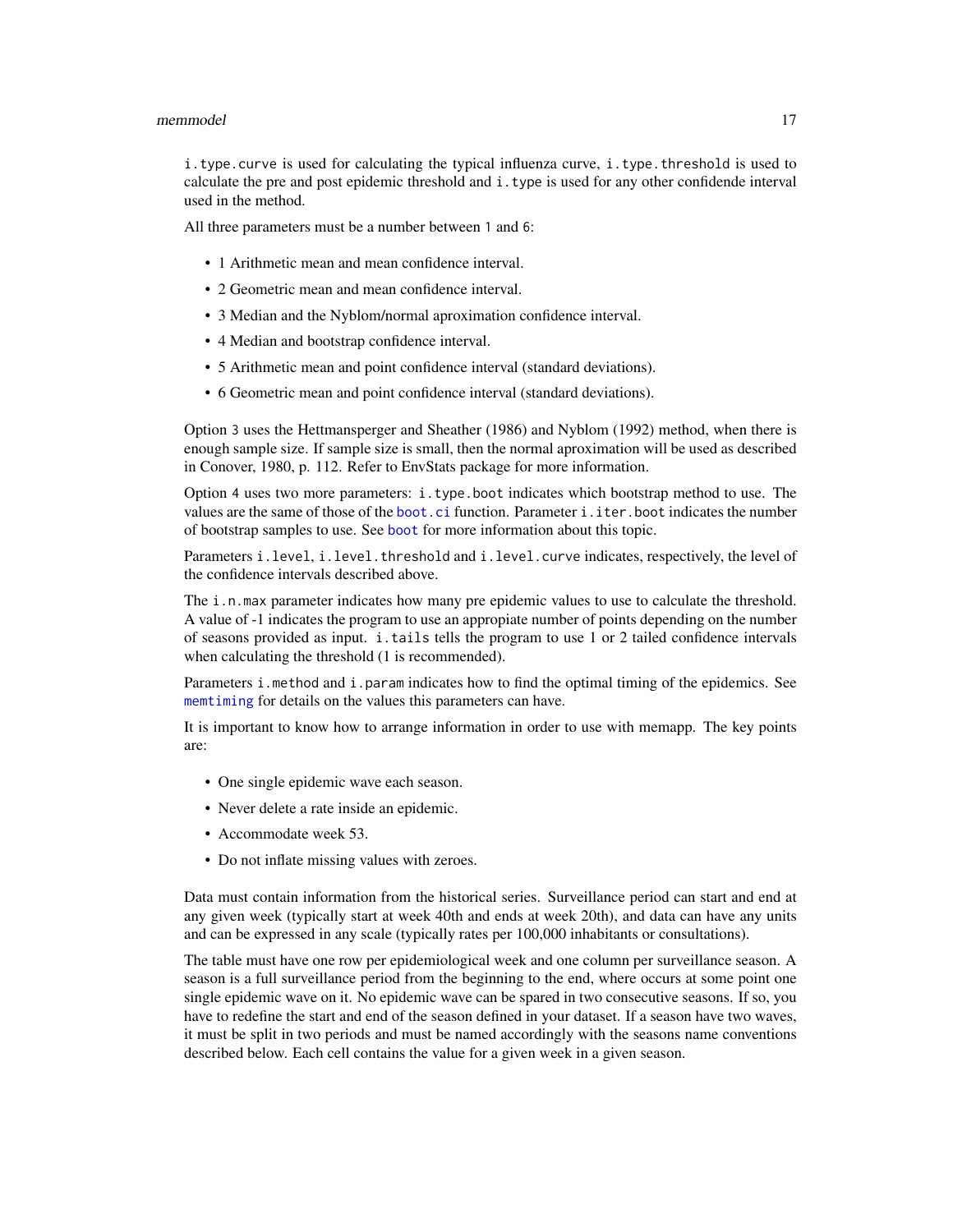The first column should contain the names of the weeks. When the season contains two different calendar years, the week will go from 40th of the first year to 52nd, and then from 1st to 20th. When the season contains one year, the weeks will go from 1st to 52nd.

Note: If there is no column with week names, the application will name the weeks numbering from 1 to the number of rows.

- In the northern hemisphere countries, the surveillance period usually goes from week 40 to 20 of the following year (notation: season 2016/2017).
- In the southern hemisphere countries, the surveillance period usually goes from week 18 to 39 same year (notation: season 2017).

The first row must contain the names of the seasons. This application understand the naming of a season when it contains one or two four digits year separated by / and one one-digit number between parenthesis to identify the wave number. The wave number part in a name of a season is used when a single surveillance period has two epidemic waves that have to be separated in order to have reliable results. In this case, each wave is placed in different columns and named ending with (1) for the first period, (2) for the second, and so on.

### Value

memmodel returns an object of class mem. An object of class mem is a list containing at least the following components:

- i.data input data
- pre.post.intervals Pre/post confidence intervals (Threhold is the upper limit of the confidence interval).
- ci.length Mean epidemic length confidence interval.
- ci.percent Mean covered percentage confidence interval.
- mean.length Mean length.
- moving.epidemics Moving epidemic rates.
- mean.start Mean epidemic start.
- epi.intervals Epidemic levels of intensity.
- typ.curve Typical epidemic curve.
- n.max Effective number of pre epidemic values.

### Author(s)

Jose E. Lozano <lozalojo@gmail.com>

#### References

Vega T, Lozano JE, Ortiz de Lejarazu R, Gutierrez Perez M. Modelling influenza epidemic - can we detect the beginning and predict the intensity and duration? Int Congr Ser. 2004 Jun;1263:281-3.

Vega T, Lozano JE, Meerhoff T, Snacken R, Mott J, Ortiz de Lejarazu R, et al. Influenza surveillance in Europe: establishing epidemic thresholds by the moving epidemic method. Influenza Other Respir Viruses. 2013 Jul;7(4):546-58. DOI:10.1111/j.1750-2659.2012.00422.x.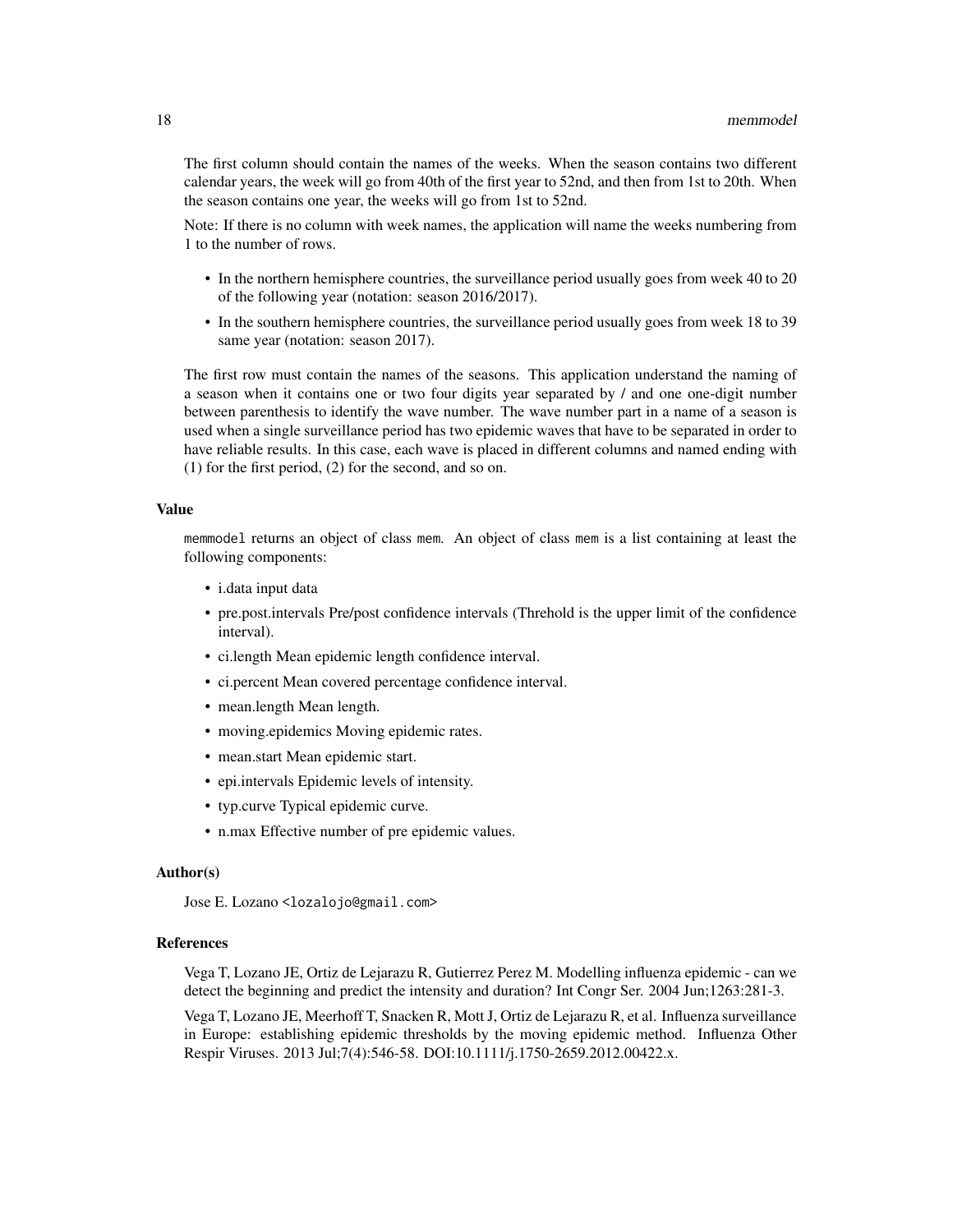### <span id="page-18-0"></span>memstability and the set of the set of the set of the set of the set of the set of the set of the set of the set of the set of the set of the set of the set of the set of the set of the set of the set of the set of the set

Vega T, Lozano JE, Meerhoff T, Snacken R, Beaute J, Jorgensen P, et al. Influenza surveillance in Europe: comparing intensity levels calculated using the moving epidemic method. Influenza Other Respir Viruses. 2015 Sep;9(5):234-46. DOI:10.1111/irv.12330.

Lozano JE. lozalojo/mem: Second release of the MEM R library. Zenodo [Internet]. [cited 2017 Feb 1]; Available from: <https://zenodo.org/record/165983>. DOI:10.5281/zenodo.165983

Hettmansperger, T. P., and S. J Sheather. 1986. Confidence Intervals Based on Interpolated Order Statistics. Statistics and Probability Letters 4: 75-79. doi:10.1016/0167-7152(86)90021-0.

Nyblom, J. 1992. Note on Interpolated Order Statistics. Statistics and Probability Letters 14: 129- 31. doi:10.1016/0167-7152(92)90076-H.

Conover, W.J. (1980). Practical Nonparametric Statistics. Second Edition. John Wiley and Sons, New York.

#### Examples

```
# Castilla y Leon Influenza Rates data
data(flucyl)
# Finds the timing of the first season: 2001/2002
epi <- memmodel(flucyl)
print(epi)
summary(epi)
plot(epi)
```
memstability *Stability of indicators*

#### Description

Function memstability perform an analisys of stability of estimators

### Usage

```
memstability(i.data, ...)
```
### Arguments

| i.data   | Data frame of input data.            |
|----------|--------------------------------------|
| $\cdots$ | other parameters passed to memmodel. |

### Details

Shows the stability of the main indicators according the number of seasons used to calculate them. That allows to decide the minimum and maximum number of seasons to be included in the model for this specific country and parameter.

These indicators are calculated for the next upcoming season, so for all the iterations are used the last number of seasons determined by the x-axis, so that 2 means 'last two seasons', 10 means 'last ten seasons' and so on.

The stability.seasons output shows data used to calculate each particular point in the graph.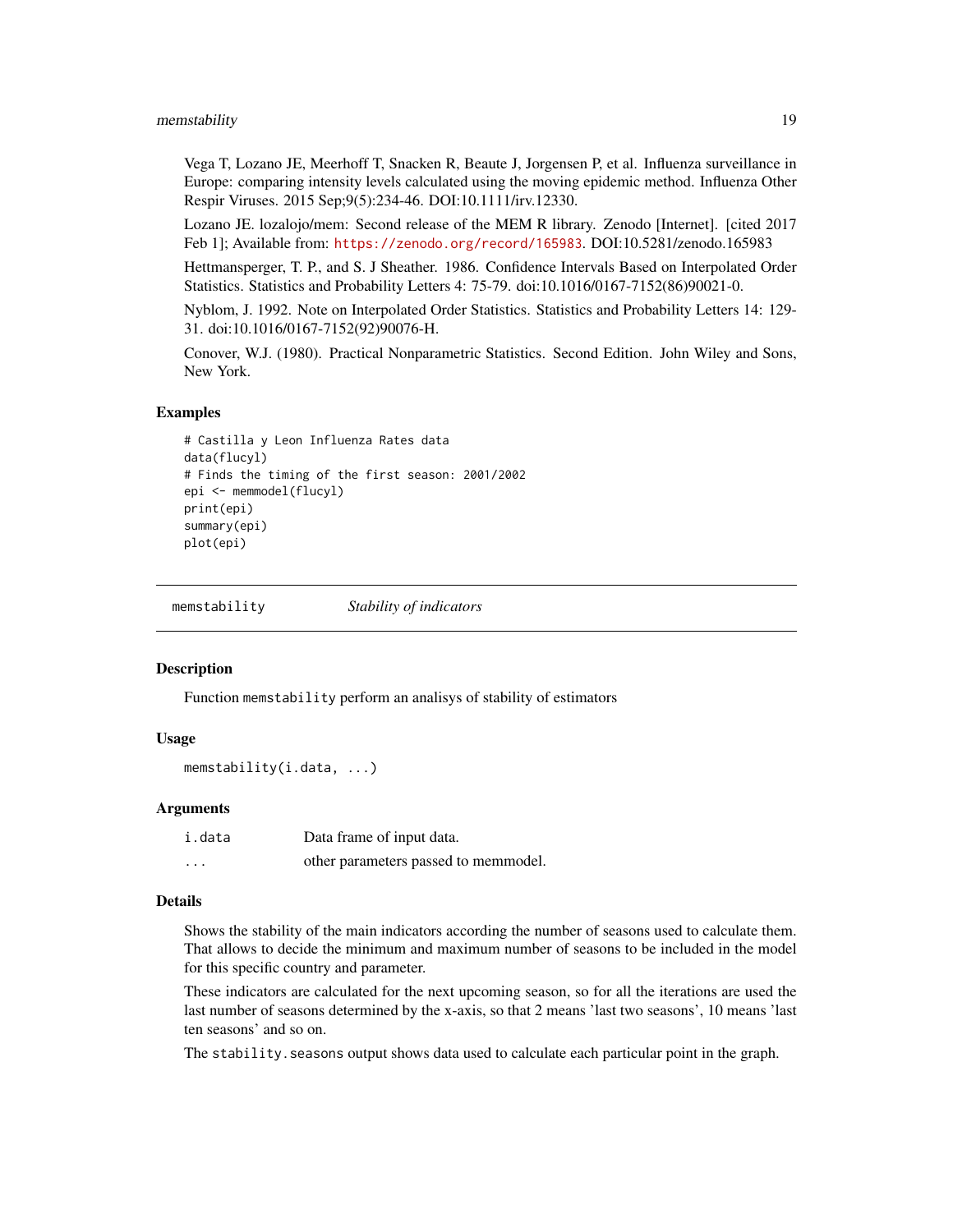### <span id="page-19-0"></span>Value

memstability returns a list. A list containing at least the following components:

- stability.data data for each value analysed.
- stability.seasons seasons used for each iteration.

### Author(s)

Jose E. Lozano <lozalojo@gmail.com>

#### **References**

Vega T, Lozano JE, Ortiz de Lejarazu R, Gutierrez Perez M. Modelling influenza epidemic - can we detect the beginning and predict the intensity and duration? Int Congr Ser. 2004 Jun;1263:281-3.

Vega T, Lozano JE, Meerhoff T, Snacken R, Mott J, Ortiz de Lejarazu R, et al. Influenza surveillance in Europe: establishing epidemic thresholds by the moving epidemic method. Influenza Other Respir Viruses. 2013 Jul;7(4):546-58. DOI:10.1111/j.1750-2659.2012.00422.x.

Vega T, Lozano JE, Meerhoff T, Snacken R, Beaute J, Jorgensen P, et al. Influenza surveillance in Europe: comparing intensity levels calculated using the moving epidemic method. Influenza Other Respir Viruses. 2015 Sep;9(5):234-46. DOI:10.1111/irv.12330.

Lozano JE. lozalojo/mem: Second release of the MEM R library. Zenodo [Internet]. [cited 2017 Feb 1]; Available from: <https://zenodo.org/record/165983>. DOI:10.5281/zenodo.165983

### Examples

```
# Castilla y Leon Influenza Rates data
data(flucyl)
# Stability
stability <- memstability(flucyl)
stability$stability.data
```
<span id="page-19-1"></span>memsurveillance *Creates the surveillance graph of the current season*

### Description

Function memsurveillance creates a surveillance graph for the current season.

### Usage

```
memsurveillance(
  i.current,
  i.epidemic.thresholds = NA,
  i.intensity.thresholds = NA,
  i. mean. length = 10,
  i.force.length = F,
```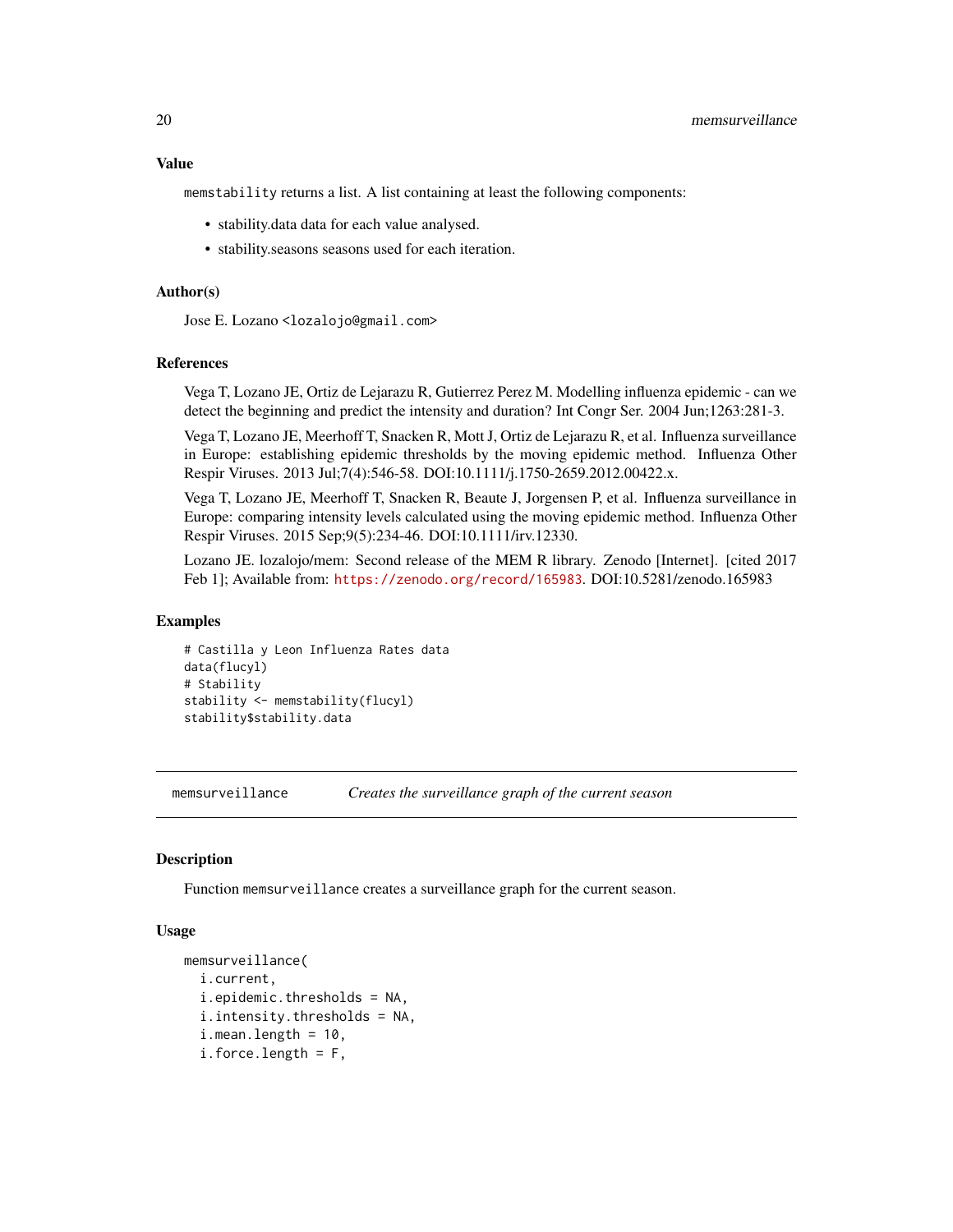memsurveillance 21

```
i. output = ".".i.graph.title = ",
  i.graph.subtitle = '''',
  i.graph.file = T,
  i.graph.file.name = "",
  i.week.report = NA,
  i. equal = F,
  i.pos.epidemic = F,
  i.no.\nepidemic = F,i.no.intensity = F,
  i.epidemic.start = NA,
  i.range.x = c(40, 20),
  i.\text{range.x.53} = F,i.\text{range.y} = \text{NA},i.no.labels = F,
  i.start.end.marks = T,
  i.mem.info = T
\mathcal{L}
```
### Arguments

| i.current        | Current season weekly rates.                                                                                                  |  |  |  |  |  |  |
|------------------|-------------------------------------------------------------------------------------------------------------------------------|--|--|--|--|--|--|
|                  | i.epidemic.thresholds                                                                                                         |  |  |  |  |  |  |
|                  | Pre and post epidemic threholds.                                                                                              |  |  |  |  |  |  |
|                  | i.intensity.thresholds                                                                                                        |  |  |  |  |  |  |
|                  | Intensity thresholds.                                                                                                         |  |  |  |  |  |  |
| i.mean.length    | Mean length of epidemic.                                                                                                      |  |  |  |  |  |  |
|                  | i. force. length If you want to force the epidemic to be exactly as the mean length.                                          |  |  |  |  |  |  |
| i.output         | Directory where graph is saved.                                                                                               |  |  |  |  |  |  |
| i.graph.title    | Title of the graph.                                                                                                           |  |  |  |  |  |  |
| i.graph.subtitle |                                                                                                                               |  |  |  |  |  |  |
|                  | Subtitle of the graph.                                                                                                        |  |  |  |  |  |  |
| i.graph.file     | Graph to a file.                                                                                                              |  |  |  |  |  |  |
|                  | i.graph.file.name                                                                                                             |  |  |  |  |  |  |
|                  | Name of the graph.                                                                                                            |  |  |  |  |  |  |
| i.week.report    | Week to use in the report.                                                                                                    |  |  |  |  |  |  |
| i.equal          | If post epidemic and preepidemic thresholds must be equal (force post epidemic<br>to be equal to the pre epidemic threshold). |  |  |  |  |  |  |
|                  | i.pos.epidemic Print post epidemic threhsold.                                                                                 |  |  |  |  |  |  |
| i.no.epidemic    | Force no start of the epidemic, print only the epidemic threshold.                                                            |  |  |  |  |  |  |
|                  | i.no.intensity Do not print intensity threholds.                                                                              |  |  |  |  |  |  |
| i.epidemic.start |                                                                                                                               |  |  |  |  |  |  |
|                  | Week to force start of the epidemic.                                                                                          |  |  |  |  |  |  |
| i.range.x        | Range of weeks.                                                                                                               |  |  |  |  |  |  |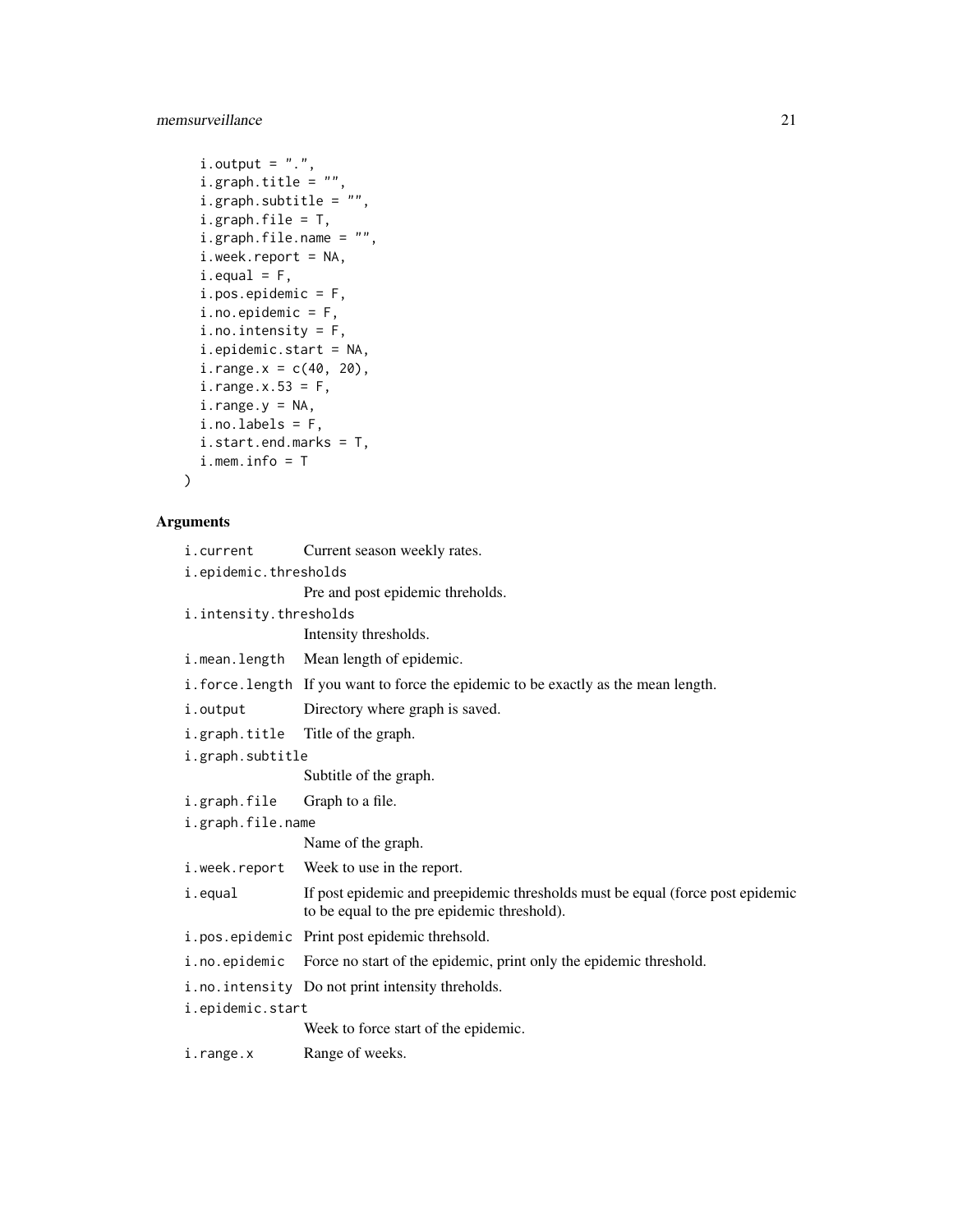### 22 memsurveillance

| $i.\nrightarrow.x.53$ | Is there a week 53 this season.                     |  |  |  |  |  |
|-----------------------|-----------------------------------------------------|--|--|--|--|--|
| i.range.y             | Range of graph.                                     |  |  |  |  |  |
|                       | i.no.labels Do not use labels.                      |  |  |  |  |  |
| i.start.end.marks     |                                                     |  |  |  |  |  |
|                       | Do not place start and end marks of the epidemic.   |  |  |  |  |  |
| i.mem.info            | include information about the package in the graph. |  |  |  |  |  |

### Details

Input data must be the current season and an object of class mem. The output graph contains the weekly rates series along with the epidemic and intensity threshols located at the exact situation where the epidemic started. If there is no epidemic yet, only the epidemic threshold is placed.

Surveillance consist on:

- 1. Draw weekly values along with the pre-epidemic threshold.
- 2. When the weekly value rises above the threshold a marker of the start of the epidemic is placed and the intensity thresholds are drawn.
- 3. When the weekly value goes down the post-epidemic threshold, the marker of the end of the epidemic is placed and the post-epidemic threshold is added to the graph.

The Surveillance Week allows select the week to use in the surveillance, the values of the surveillance season are shown only up to this week, and the program will ignore values past this week.

The Force epidemic start allows to force the placement of the epidemic start marker at a given week instead of using the first week above the epidemic threshold.

### Value

memsurveillance writes a tiff graph of the surveillance of this season.

### Author(s)

Jose E. Lozano <lozalojo@gmail.com>

### References

Vega T, Lozano JE, Ortiz de Lejarazu R, Gutierrez Perez M. Modelling influenza epidemic - can we detect the beginning and predict the intensity and duration? Int Congr Ser. 2004 Jun;1263:281-3.

Vega T, Lozano JE, Meerhoff T, Snacken R, Mott J, Ortiz de Lejarazu R, et al. Influenza surveillance in Europe: establishing epidemic thresholds by the moving epidemic method. Influenza Other Respir Viruses. 2013 Jul;7(4):546-58. DOI:10.1111/j.1750-2659.2012.00422.x.

Vega T, Lozano JE, Meerhoff T, Snacken R, Beaute J, Jorgensen P, et al. Influenza surveillance in Europe: comparing intensity levels calculated using the moving epidemic method. Influenza Other Respir Viruses. 2015 Sep;9(5):234-46. DOI:10.1111/irv.12330.

Lozano JE. lozalojo/mem: Second release of the MEM R library. Zenodo [Internet]. [cited 2017 Feb 1]; Available from: <https://zenodo.org/record/165983>. DOI:10.5281/zenodo.165983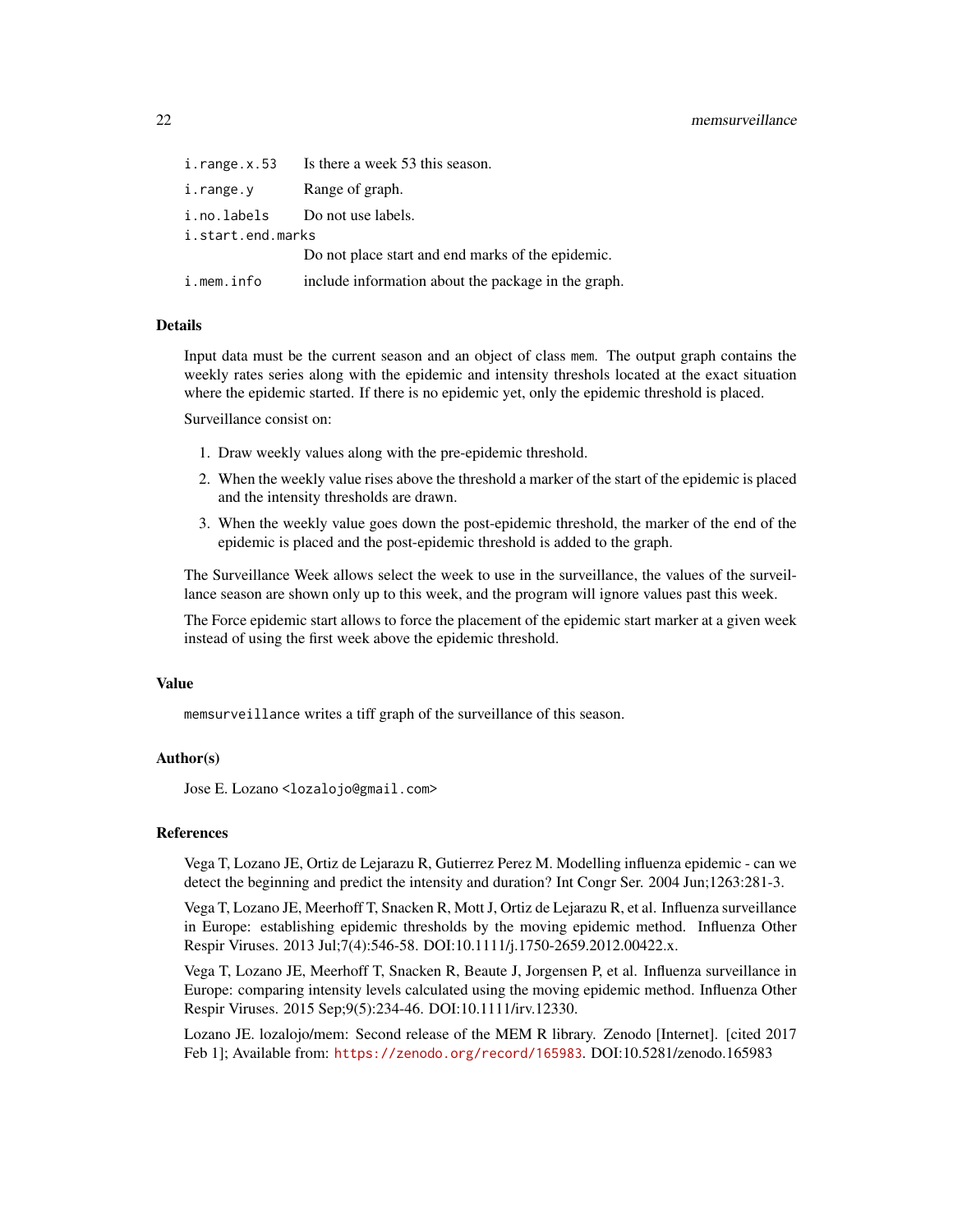### <span id="page-22-0"></span>Examples

```
# Castilla y Leon Influenza Rates data
data(flucyl)
# Data of the last season
cur <- flucyl[8]
# The model
epi <- memmodel(flucyl[1:7])
# Epidemic thresholds
e.thr <- epi$epidemic.thresholds
# Intensity threhsolds
i.thr <- epi$intensity.thresholds
# Set the working directory to whererever you want to store the graph file
setwd(".")
# The graph, default values
# uncomment to execute
# m1 <- memsurveillance(cur, e.thr, i.thr,
# i.graph.file = TRUE,
# i.graph.file.name = "graph 1"
# )
# No intensity levels
# m2 <- memsurveillance(cur, e.thr, i.thr,
# i.graph.file = TRUE,
# i.graph.file.name = "graph 2", i.no.intensity = TRUE
# )
# No start/end tickmarks
# m3 <- memsurveillance(cur, e.thr, i.thr,
# i.graph.file = TRUE,
# i.graph.file.name = "graph 3", i.start.end.marks = FALSE
# )
# Post-epidemic threshold
# m4 <- memsurveillance(cur, e.thr, i.thr,
# i.graph.file = TRUE,
# i.graph.file.name = "graph 4", i.pos.epidemic = TRUE
# )
# Report for week 2, instead of all data
# m5 <- memsurveillance(cur, e.thr, i.thr,
# i.graph.file = TRUE,
# i.graph.file.name = "graph 5", i.week.report = 2
# )
```
memsurveillance.animated

*Creates the animated graph of the surveillance of the current season*

#### **Description**

Function memsurveillance.animated creates an animated surveillance graph for the current season.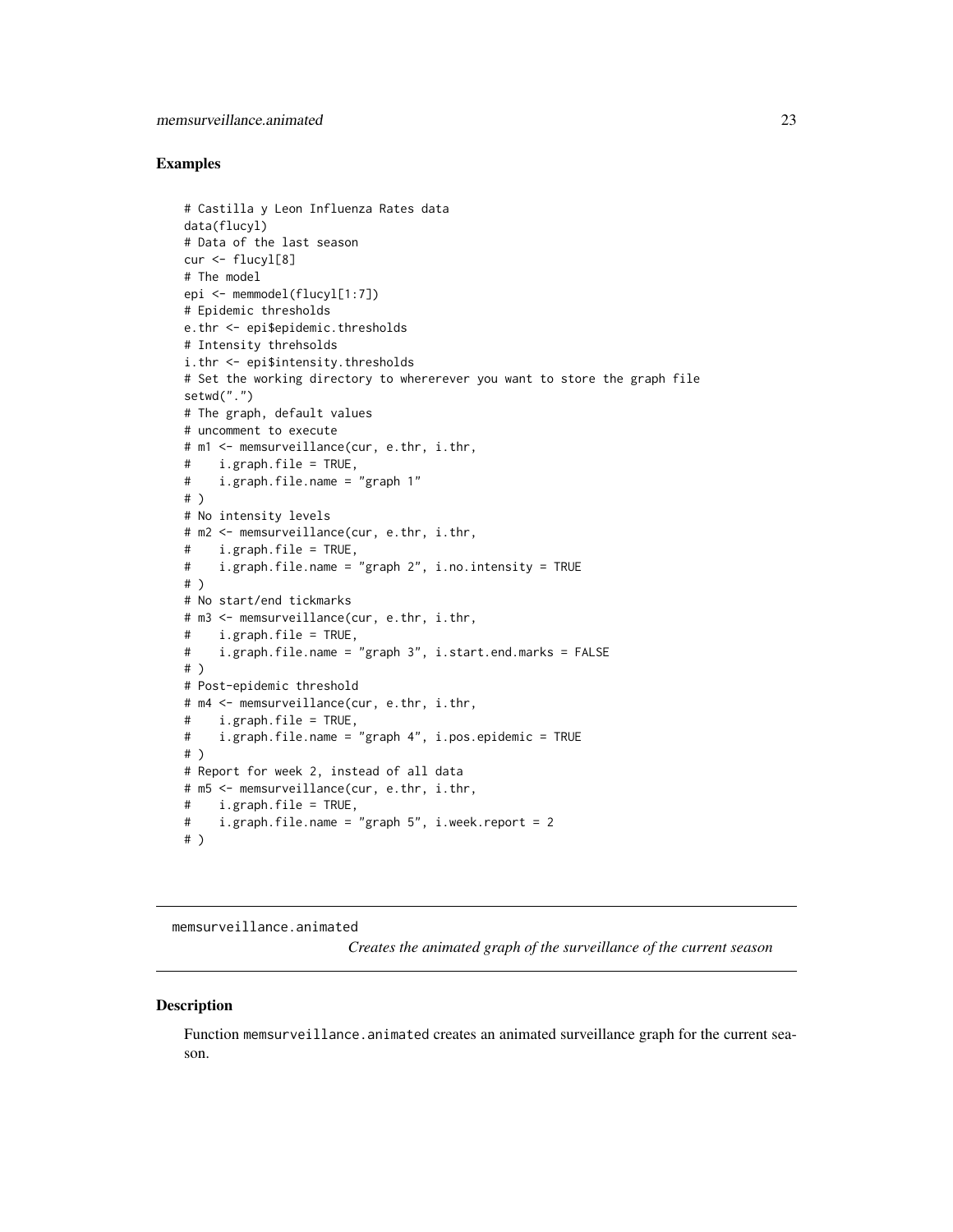### Usage

```
memsurveillance.animated(
  i.current,
  i.epidemic.thresholds = NA,
  i.intensity.thresholds = NA,
  i. output = ".".i.animated.graph.file = T,
  i.animated.graph.file.name = "animated",
  i.fps = 2,i.loop = <math>0</math>,i.remove = T,
  ...
\mathcal{L}
```
### Arguments

| i.current                  | Current season weekly rates.                                            |  |
|----------------------------|-------------------------------------------------------------------------|--|
| i.epidemic.thresholds      |                                                                         |  |
|                            | Pre and post epidemic threholds.                                        |  |
| i.intensity.thresholds     |                                                                         |  |
|                            | Intensity thresholds.                                                   |  |
| i.output                   | Directory where graph is saved.                                         |  |
| i.animated.graph.file      |                                                                         |  |
|                            | If a animated gif should be produced, or just the intermediate graphics |  |
| i.animated.graph.file.name |                                                                         |  |
|                            | Name of the animated graph.                                             |  |
| i.fps                      | Number of frames per second of the animated gif.                        |  |
| i.loop                     | Number of loops for the animated dif, 0 for Infinite.                   |  |
| i.remove                   | Remove partial graphs.                                                  |  |
| .                          | Additional parameters parsed to memsurveillance.                        |  |

### Details

Input data must be the current season and an object of class mem. The output graph contains the weekly rates series along with the epidemic and intensity threshols located at the exact situation where the epidemic started. If there is no epidemic yet, only the epidemic threshold is placed.

See [memsurveillance](#page-19-1) for more details

### Value

memsurveillance.animated writes a gif graph of the surveillance of this season.

### Author(s)

Jose E. Lozano <lozalojo@gmail.com>

<span id="page-23-0"></span>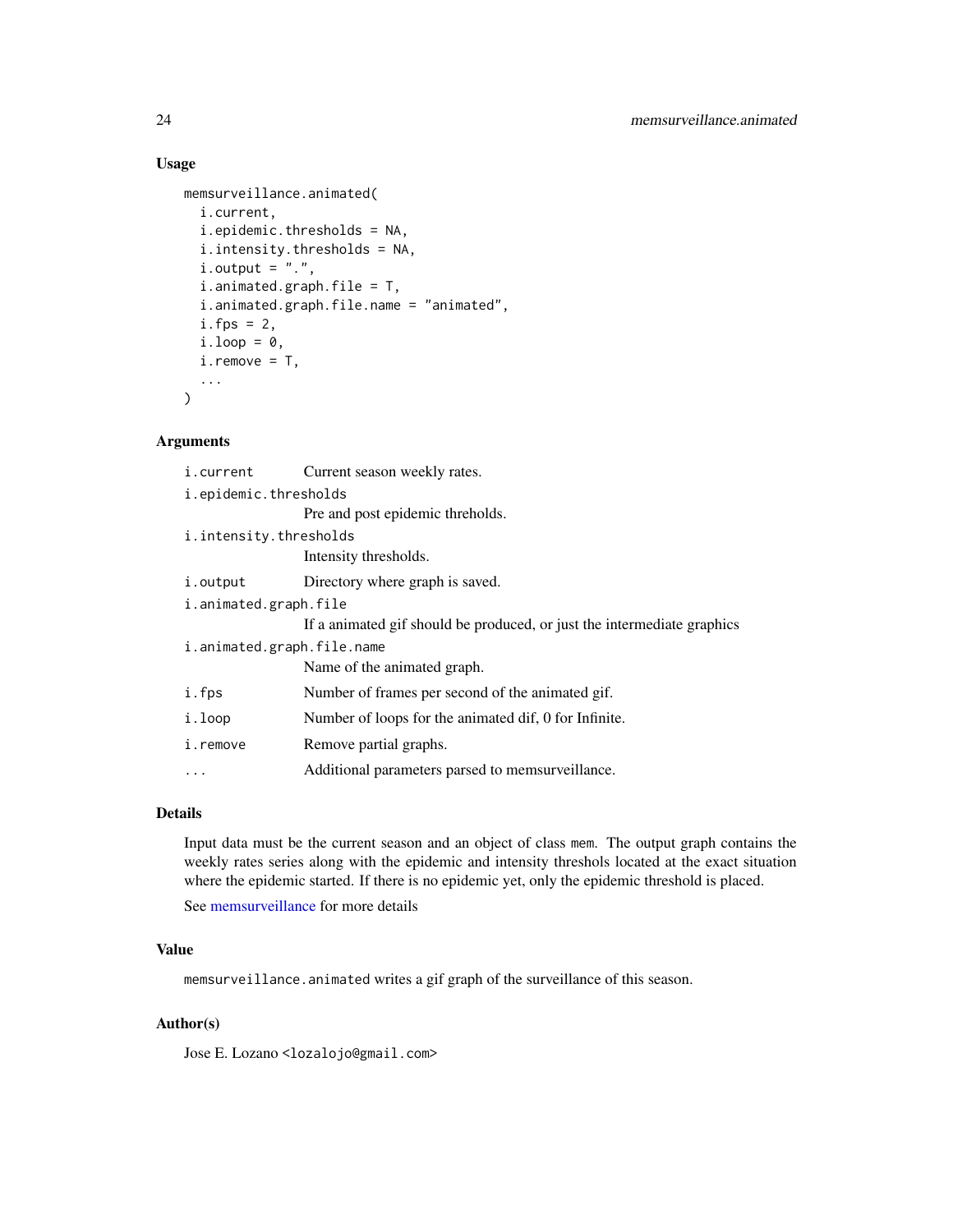### <span id="page-24-0"></span>memtiming 25

### References

Vega T, Lozano JE, Ortiz de Lejarazu R, Gutierrez Perez M. Modelling influenza epidemic - can we detect the beginning and predict the intensity and duration? Int Congr Ser. 2004 Jun;1263:281-3.

Vega T, Lozano JE, Meerhoff T, Snacken R, Mott J, Ortiz de Lejarazu R, et al. Influenza surveillance in Europe: establishing epidemic thresholds by the moving epidemic method. Influenza Other Respir Viruses. 2013 Jul;7(4):546-58. DOI:10.1111/j.1750-2659.2012.00422.x.

Vega T, Lozano JE, Meerhoff T, Snacken R, Beaute J, Jorgensen P, et al. Influenza surveillance in Europe: comparing intensity levels calculated using the moving epidemic method. Influenza Other Respir Viruses. 2015 Sep;9(5):234-46. DOI:10.1111/irv.12330.

Lozano JE. lozalojo/mem: Second release of the MEM R library. Zenodo [Internet]. [cited 2017 Feb 1]; Available from: <https://zenodo.org/record/165983>. DOI:10.5281/zenodo.165983

### Examples

```
# Castilla y Leon Influenza Rates data
data(flucyl)
# Data of the last season
cur <- flucyl[8]
# The model
epi <- memmodel(flucyl[1:7])
# Epidemic thresholds
e.thr <- epi$epidemic.thresholds
# Intensity threhsolds
i.thr <- epi$intensity.thresholds
# Set the working directory to whererever you want to store the graph file
setwd(".")
# uncomment to execute
# m1 <- memsurveillance.animated(cur,
# i.animated.graph.file.name = "Animated",
# i.epidemic.thresholds = e.thr, i.intensity.thresholds = i.thr, i.pos.epidemic = TRUE,
# i.animated.graph.file = FALSE
# )
```
<span id="page-24-1"></span>

memtiming *Influenza Epidemic Timing*

### Description

Function memtiming is used to find the optimal timing of an influenza epidemic in a set of weekly influenza surveillance rates. It provides the start and the end of the epidemic, also it returns a list of pre-epidemic and post-epidemic rates that can be used to calculate influenza baselines and thresholds.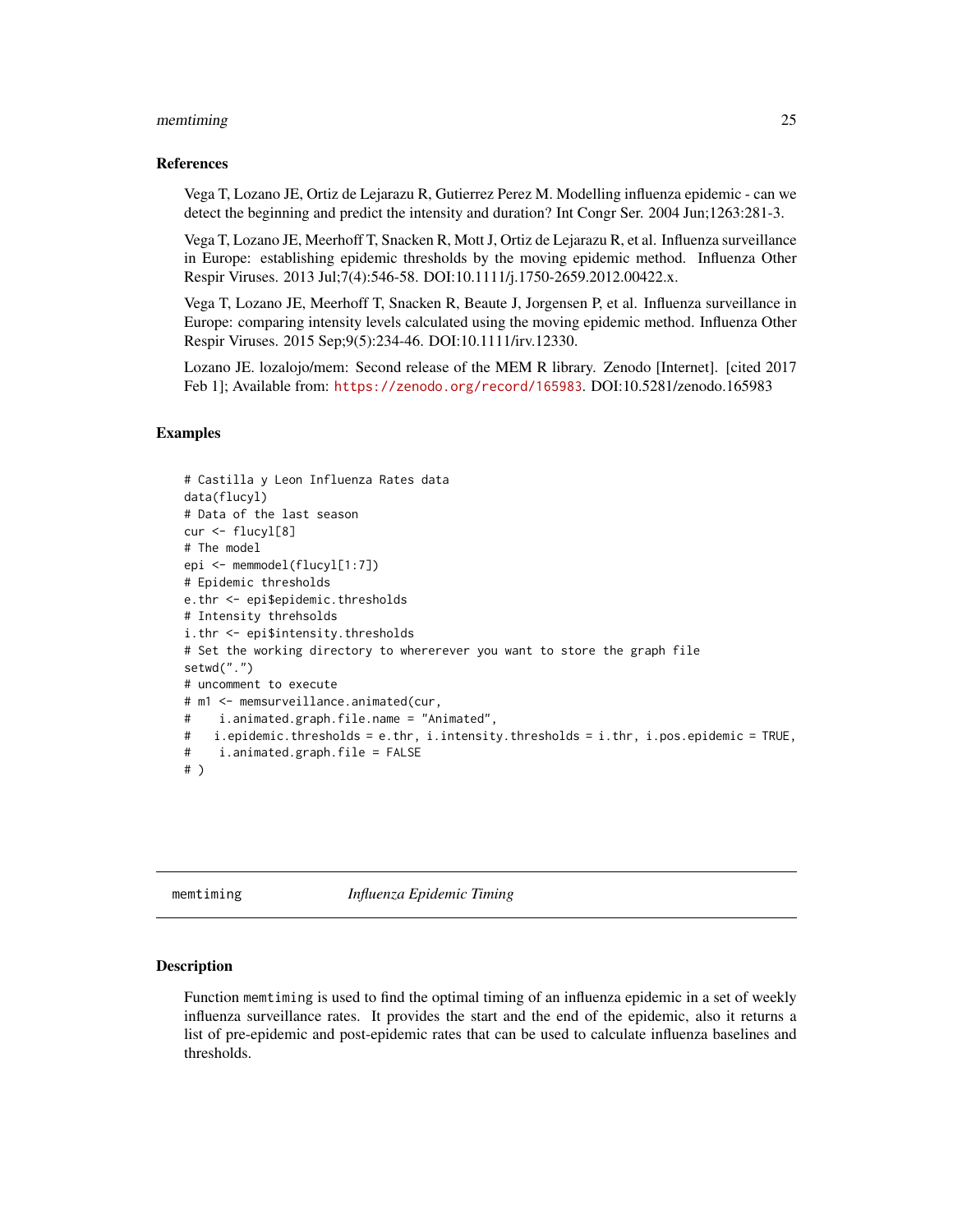### <span id="page-25-0"></span>Usage

```
memtiming(i.data, i.n.values = 5, i.method = 2, i.param = 2.8, i.mem.info = T)
```
### Arguments

| i.data     | a numeric object (or one that can be coerced to that class).                                      |
|------------|---------------------------------------------------------------------------------------------------|
| i.n.values | a number, which indicates how many pre-epidemic values are taken from the<br>pre-epidemic period. |
| i.method   | a number from 1 to 4, to select which optimization method to use.                                 |
| i.param    | an optional parameter used by the method.                                                         |
| i.mem.info | include information about the package in the graph.                                               |

### Details

The method to calculate the optimal timing of an epidemic is described as part of the *Moving Epidemics Method* (MEM), used to monitor influenza activity in a weekly surveillance system.

Input data is a vector of rates that represent a full influenza surveillance season. It can start and end at any week (tipically at week 40th), and rates can be expressed as per 100,000 inhabitants (or per consultations, if population is not available) or any other scale.

The i.n.values parameter is used to get information from the pre-epidemic and post-epidemic period. The function will extract the highest pre/post values in order to use it later to calculate other influenza indicators, such as baseline activity or threshold for influenza epidemic.

Depending of the value i.method, the function will use a different method to calculate the optimum epidemic timing.

- 1 original method
- 2 fixed criterium method
- 3 slope method
- 4 second derivative method

All methods are based upon the MAP curve, as described in the MEM Method.

The *original method* uses the process shown in the original paper, which describes the MEM as it was created. The *fixed criterium method* is an update of the MEM that uses the slope of the MAP curve fo find the optimum, which is the point where the slope is lower than a predefined value. The *slope method* also calculates the slope of the MAP curve, but the optimum is the one that matches the global/mean slope. The *second derivative method* calculates the second derivative and equals to zero to search an inflexion point in the original curve.

Two of the four methods require an additional parameter i.param: for the *fixed criterium method* is the predefined value to find the optimum, which typically is 2.5-3.0%, and for the *original method* it is needed the window parameter to smooth the map curve. A value of -1 indicates it should use [h.select](#page-0-0) to select the window parameter. See [sm](#page-0-0) for more information about this topic.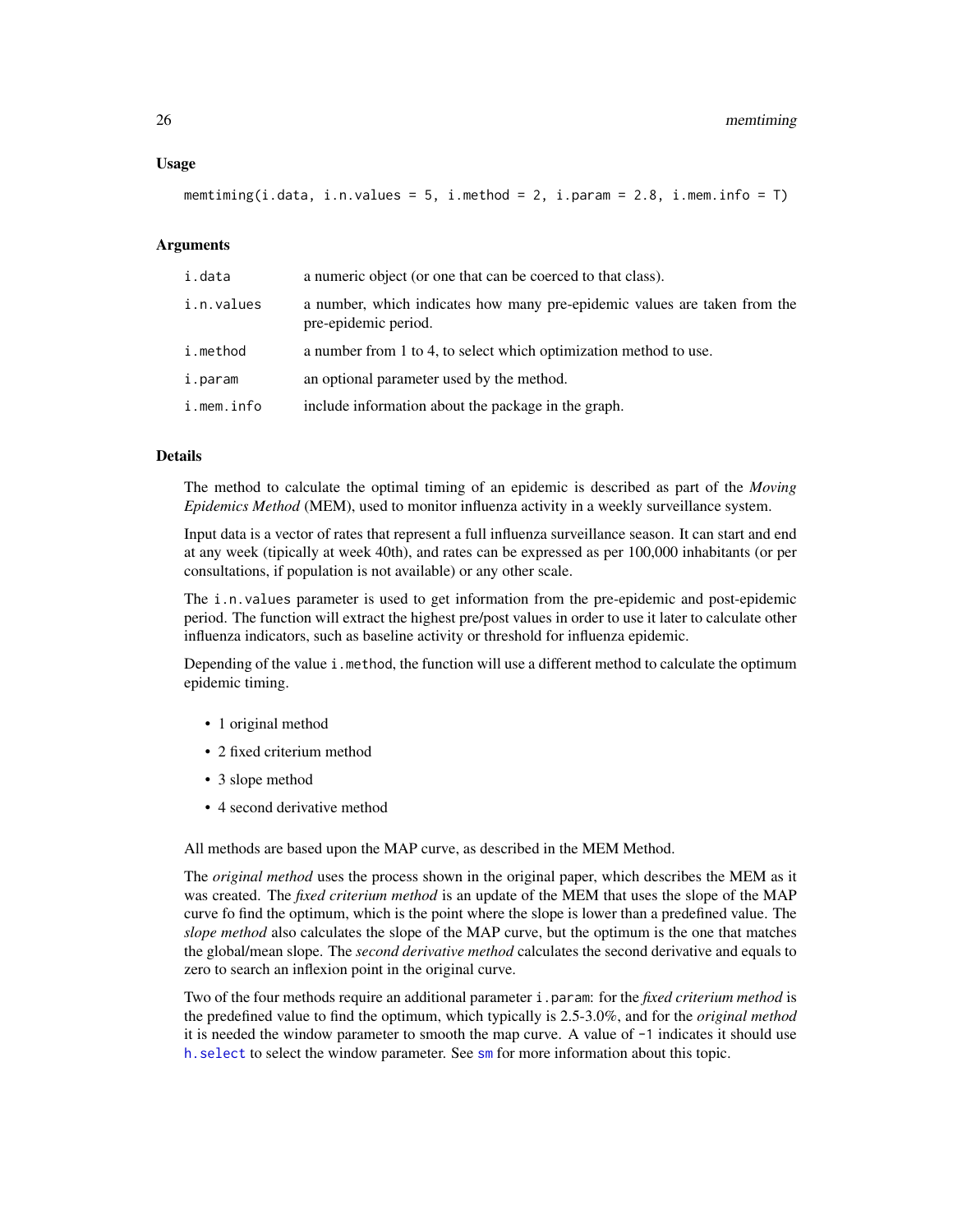### memtiming 27

#### Value

memtiming returns an object of class epidemic. An object of class epidemic is a list containing at least the following components:

- i.data input data
- data data with missing rates filled with data from smothing regression
- map.curve MAP curve
- slope.curve slope of the MAP curve
- optimum.map optimum
- pre.epi pre-epidemic highest rates
- epi epidemic highest rates
- post.epi post-epidemic highest rates
- pre.epi.data pre-epidemic rates
- epi.data epidemic rates
- post.epi.data post-epidemic rates

### Author(s)

Jose E. Lozano <lozalojo@gmail.com>

### References

Vega T, Lozano JE, Ortiz de Lejarazu R, Gutierrez Perez M. Modelling influenza epidemic - can we detect the beginning and predict the intensity and duration? Int Congr Ser. 2004 Jun;1263:281-3.

Vega T, Lozano JE, Meerhoff T, Snacken R, Mott J, Ortiz de Lejarazu R, et al. Influenza surveillance in Europe: establishing epidemic thresholds by the moving epidemic method. Influenza Other Respir Viruses. 2013 Jul;7(4):546-58. DOI:10.1111/j.1750-2659.2012.00422.x.

Vega T, Lozano JE, Meerhoff T, Snacken R, Beaute J, Jorgensen P, et al. Influenza surveillance in Europe: comparing intensity levels calculated using the moving epidemic method. Influenza Other Respir Viruses. 2015 Sep;9(5):234-46. DOI:10.1111/irv.12330.

Lozano JE. lozalojo/mem: Second release of the MEM R library. Zenodo [Internet]. [cited 2017 Feb 1]; Available from: <https://zenodo.org/record/165983>. DOI:10.5281/zenodo.165983

### Examples

```
# Castilla y Leon Influenza Rates data
data(flucyl)
# Finds the timing of the first season: 2001/2002
tim <- memtiming(flucyl[1])
print(tim)
summary(tim)
plot(tim)
```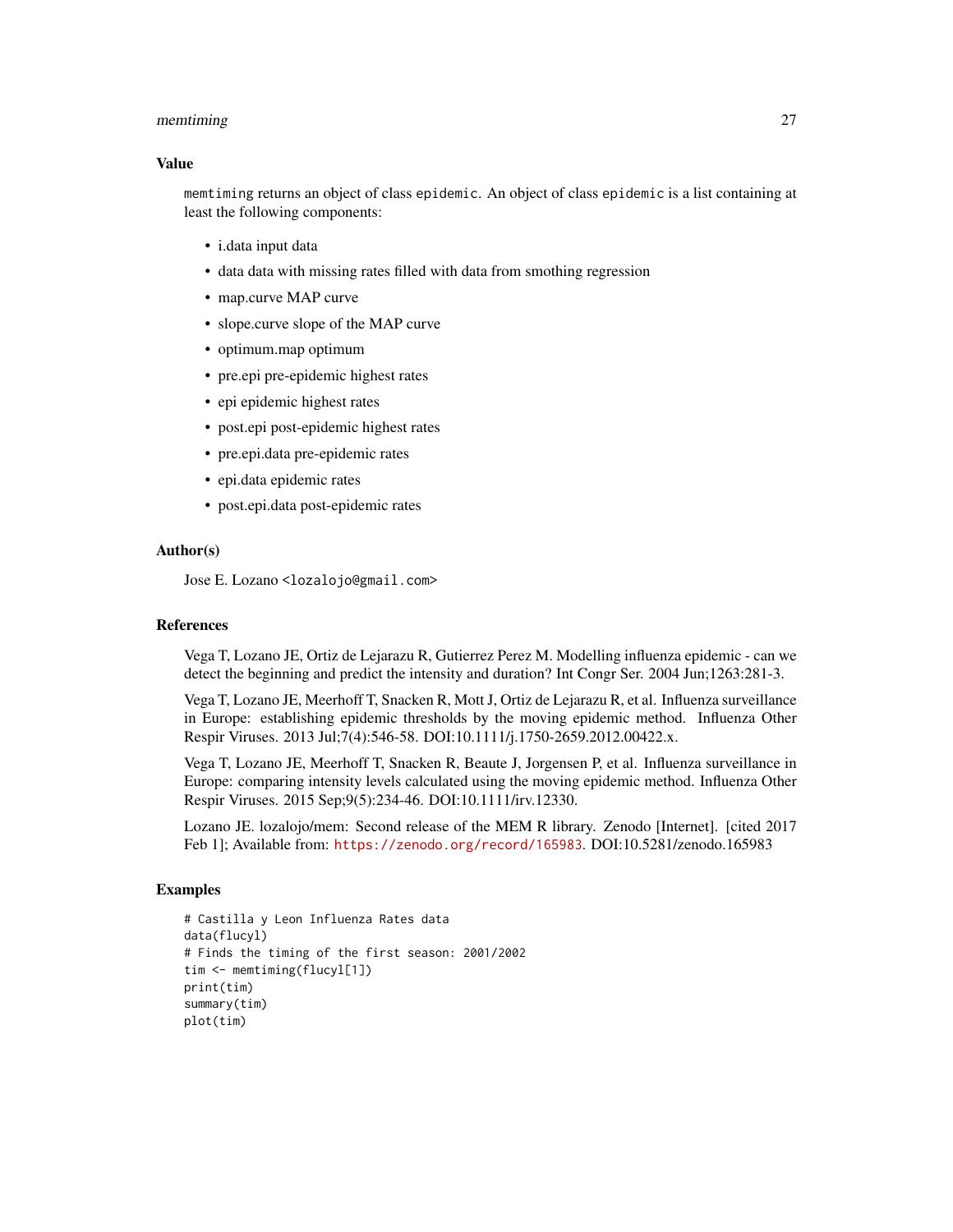<span id="page-27-0"></span>

### **Description**

Function memtrend is used to calculate the two parameters for defining the current influenza trend.

### Usage

```
memtrend(
  i.flu,
  i.type = 1,
  i.level = 0.95,i.type.boot = "norm",
  i.iter.boot = 10000
)
```
### Arguments

| An object of class mem.                                         |
|-----------------------------------------------------------------|
| Type of confidence interval to calculate the trend thresholds.  |
| Level of confidence interval to calculate the trend thresholds. |
| Type of bootstrap technique.                                    |
| Number of bootstrap iterations.                                 |
|                                                                 |

### Details

This method is based on the Moving Epidemics Method (MEM) used to monitor influenza activity in a weekly surveillance system.

Input data is a data frame containing rates that represent historical influenza surveillance data. It can start and end at any given week (tipically at week 40th), and rates can be expressed as per 100,000 inhabitants (or per consultations, if population is not available) or any other scale.

The i. seasons parameter indicates how many seasons are used for calculating thresholds. A value of -1 indicates the program to use as many as possible. If there are less than this parameter, the program used all seasons avalaible.

There are three different states for trend, to determine the state, the current rate and the difference of the current and last weekly rate are needed:

- 2 Ascending When the weekly rate is above the epidemic threshold and the difference of the current and last weekly rate is higher than Delta OR this is the first time the rate is above the epidemic threshold.
- 3 Descending When the weekly rate is above the epidemic threshold and the difference of the current and last weekly rate is lower than Eta OR this is the first time the rate is below the epidemic threshold after having been above it.
- 1 Stable Otherwise.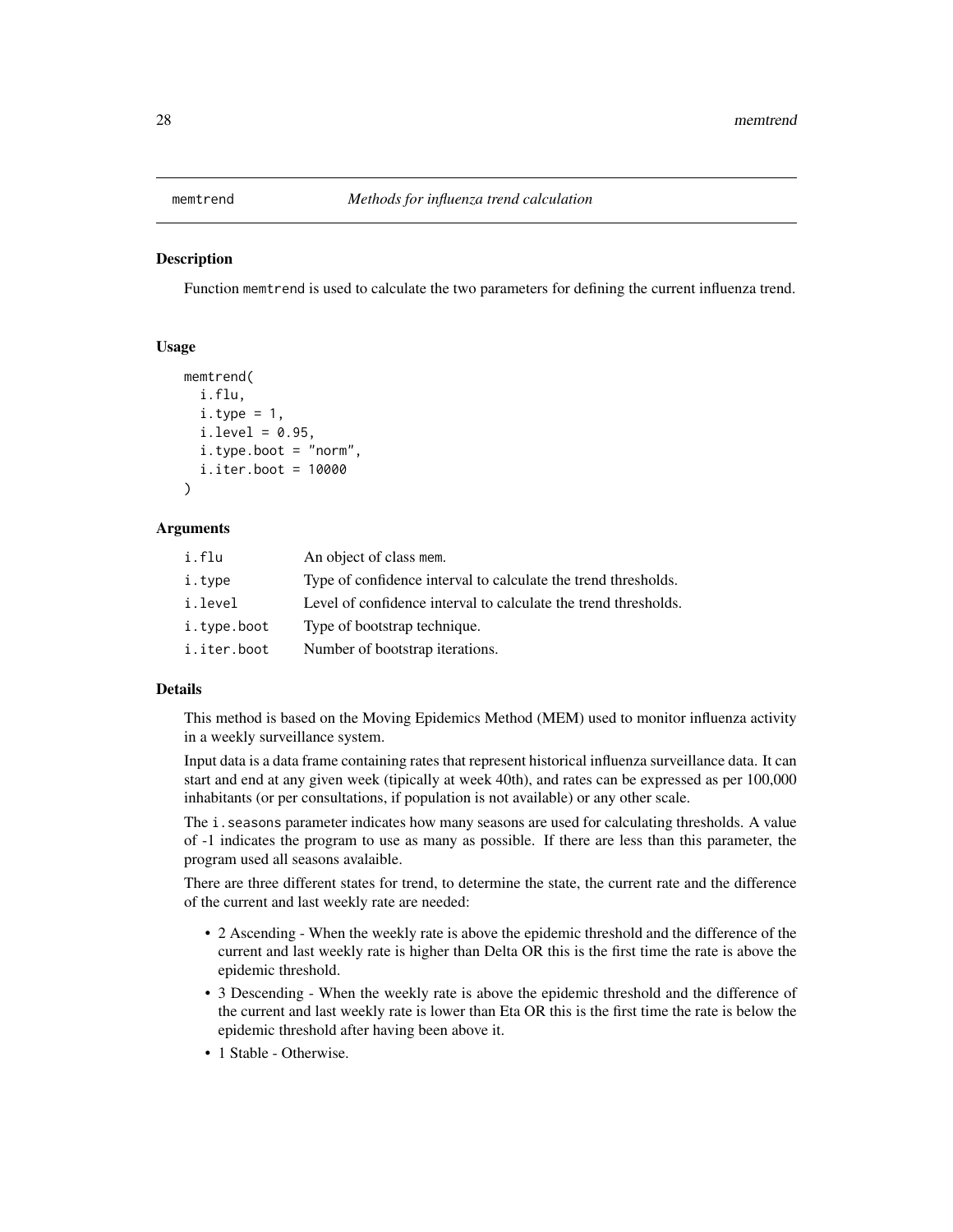### <span id="page-28-0"></span>Value

memtrend returns a list with two objects, the first one is the parameter used in the calculations (param.seasons) and the second one (trend.thresholds) is a matrix 1x2 with the Ascending (Delta) and Descending parameters (Eta).

- 1. Delta Ascending parameter.
- 2. Eta Descending parameter.

### Author(s)

Jose E. Lozano <lozalojo@gmail.com>

### References

Vega T, Lozano JE, Ortiz de Lejarazu R, Gutierrez Perez M. Modelling influenza epidemic - can we detect the beginning and predict the intensity and duration? Int Congr Ser. 2004 Jun;1263:281-3.

Vega T, Lozano JE, Meerhoff T, Snacken R, Mott J, Ortiz de Lejarazu R, et al. Influenza surveillance in Europe: establishing epidemic thresholds by the moving epidemic method. Influenza Other Respir Viruses. 2013 Jul;7(4):546-58. DOI:10.1111/j.1750-2659.2012.00422.x.

Vega T, Lozano JE, Meerhoff T, Snacken R, Beaute J, Jorgensen P, et al. Influenza surveillance in Europe: comparing intensity levels calculated using the moving epidemic method. Influenza Other Respir Viruses. 2015 Sep;9(5):234-46. DOI:10.1111/irv.12330.

Lozano JE. lozalojo/mem: Second release of the MEM R library. Zenodo [Internet]. [cited 2017 Feb 1]; Available from: <https://zenodo.org/record/165983>. DOI:10.5281/zenodo.165983

### Examples

```
# Castilla y Leon Influenza Rates data
data(flucyl)
# mem model
flucyl.mem <- memmodel(flucyl)
# Calculates trend thresholds
trend <- memtrend(flucyl.mem)
trend
```
optimum.by.inspection *Inspection calcultation of the optimum*

### **Description**

Function optimum.by. inspection perform an analysis of mem parameters to find the one that fits better a panel of experts inspection criterium.

To be written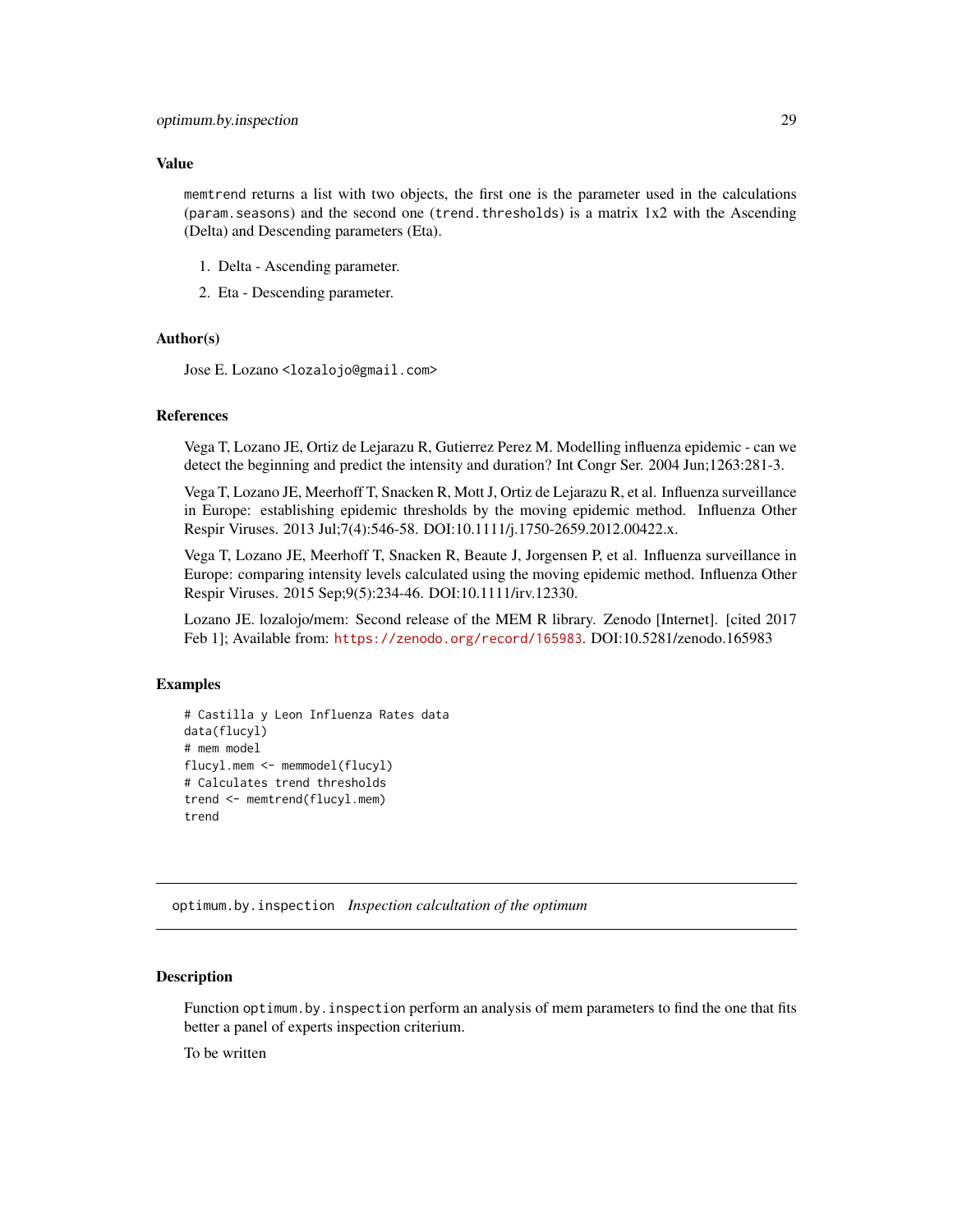### Usage

```
optimum.by.inspection(
  i.data,
  i.param.values = seq(1, 5, 0.1),
  i.graph = F,
  i.graph.file = F,i.graph.file.name = "",
  i.graph.title = "",
  i.graph.subtitle = "",
  i. output = ". ")
```
### Arguments

| i.data                            | Data frame of input data.                                       |
|-----------------------------------|-----------------------------------------------------------------|
|                                   | i.param.values values to use in the i.param value of memtiming. |
| i.graph                           | create a graph with the outputs $(T/F)$ .                       |
|                                   | i.graph.file write the graph to a file.                         |
| i.graph.file.name                 |                                                                 |
|                                   | name of the output file.                                        |
| i.graph.title title of the graph. |                                                                 |
| i.graph.subtitle                  |                                                                 |
|                                   | subtitle of the graph.                                          |
| i.output                          | output directory.                                               |

### Value

optimum.by.inspection returns a list. An object of class mem is a list containing at least the following components:

| optimum         | optimum value.                      |
|-----------------|-------------------------------------|
| optimum.data    | Data related to the optimum value.  |
| summary.data    | Data for all values tested.         |
| inspection.data |                                     |
|                 | Detailed results of each iteration. |

### Author(s)

Jose E. Lozano <lozalojo@gmail.com>

### References

Vega T, Lozano JE, Ortiz de Lejarazu R, Gutierrez Perez M. Modelling influenza epidemic - can we detect the beginning and predict the intensity and duration? Int Congr Ser. 2004 Jun;1263:281-3.

Vega T, Lozano JE, Meerhoff T, Snacken R, Mott J, Ortiz de Lejarazu R, et al. Influenza surveillance in Europe: establishing epidemic thresholds by the moving epidemic method. Influenza Other Respir Viruses. 2013 Jul;7(4):546-58. DOI:10.1111/j.1750-2659.2012.00422.x.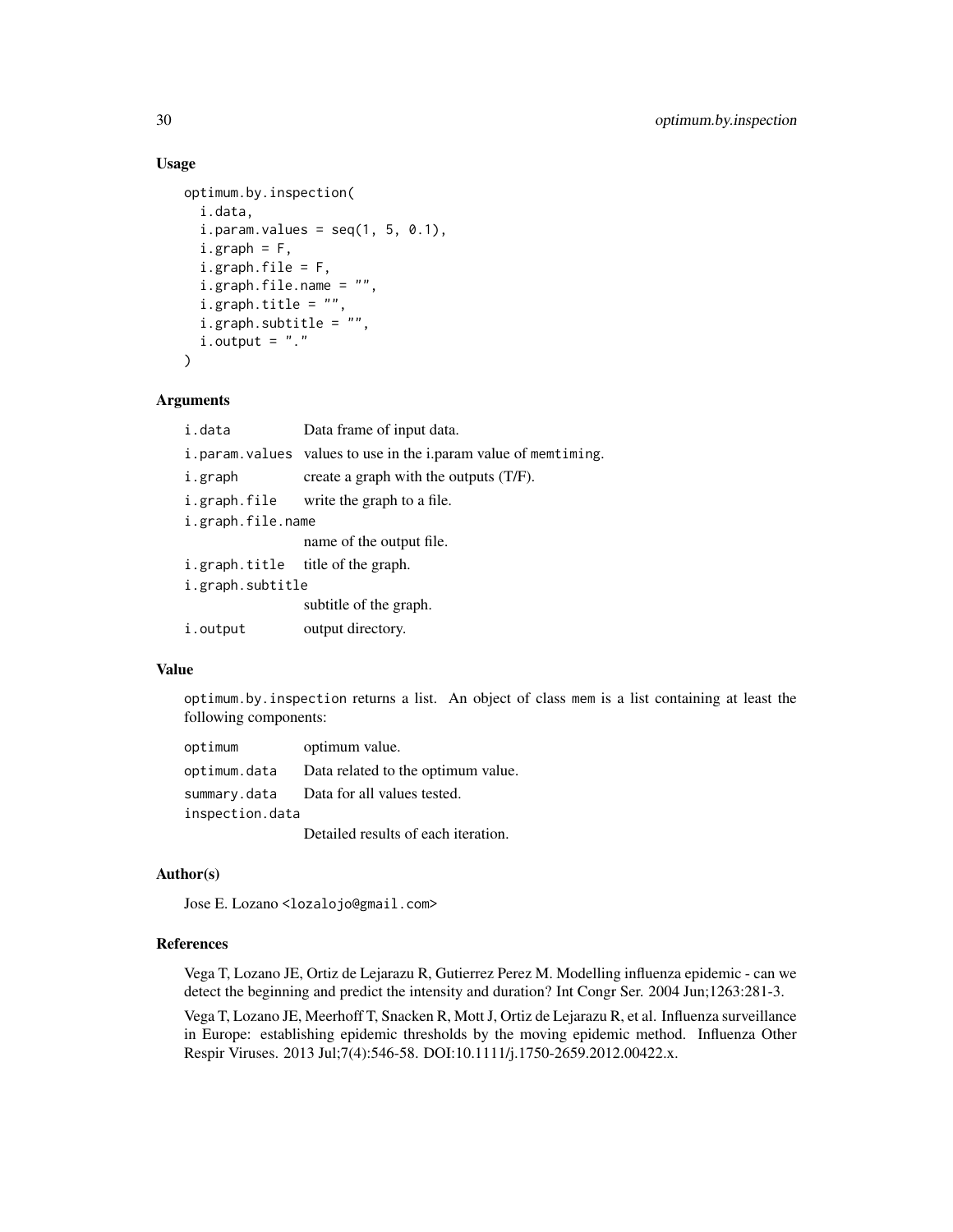### <span id="page-30-0"></span>processPlots 31

Vega T, Lozano JE, Meerhoff T, Snacken R, Beaute J, Jorgensen P, et al. Influenza surveillance in Europe: comparing intensity levels calculated using the moving epidemic method. Influenza Other Respir Viruses. 2015 Sep;9(5):234-46. DOI:10.1111/irv.12330.

Lozano JE. lozalojo/mem: Second release of the MEM R library. Zenodo [Internet]. [cited 2017 Feb 1]; Available from: <https://zenodo.org/record/165983>. DOI:10.5281/zenodo.165983

### Examples

```
# Castilla y Leon Influenza Rates data
data(flucyl)
# Inspection. It runs interactively (uncomment to run)
# if (interactive()) {
# opt.ins <- optimum.by.inspection(flucyl, i.param.values = seq(2.0, 3.0, 0.1))
# opt.ins$optimum
# }
```
processPlots *Full process plots for mem*

### Description

Function processPlots creates graphs of all mem process

### Usage

```
processPlots(i.flu, i.output = "." , i.prefix = "")
```
### Arguments

| i.flu    | Object of class flu.               |
|----------|------------------------------------|
| i.output | Output directory.                  |
| i.prefix | Prefix for all files to be output. |

### Details

Create plots related to the process of calculating MEM indicators to an output directory, showing the MAP curves and the slope of the MAP curve and how the timing is calculated.

### Value

processPlots prints a set of graphs.

### Author(s)

Jose E. Lozano <lozalojo@gmail.com>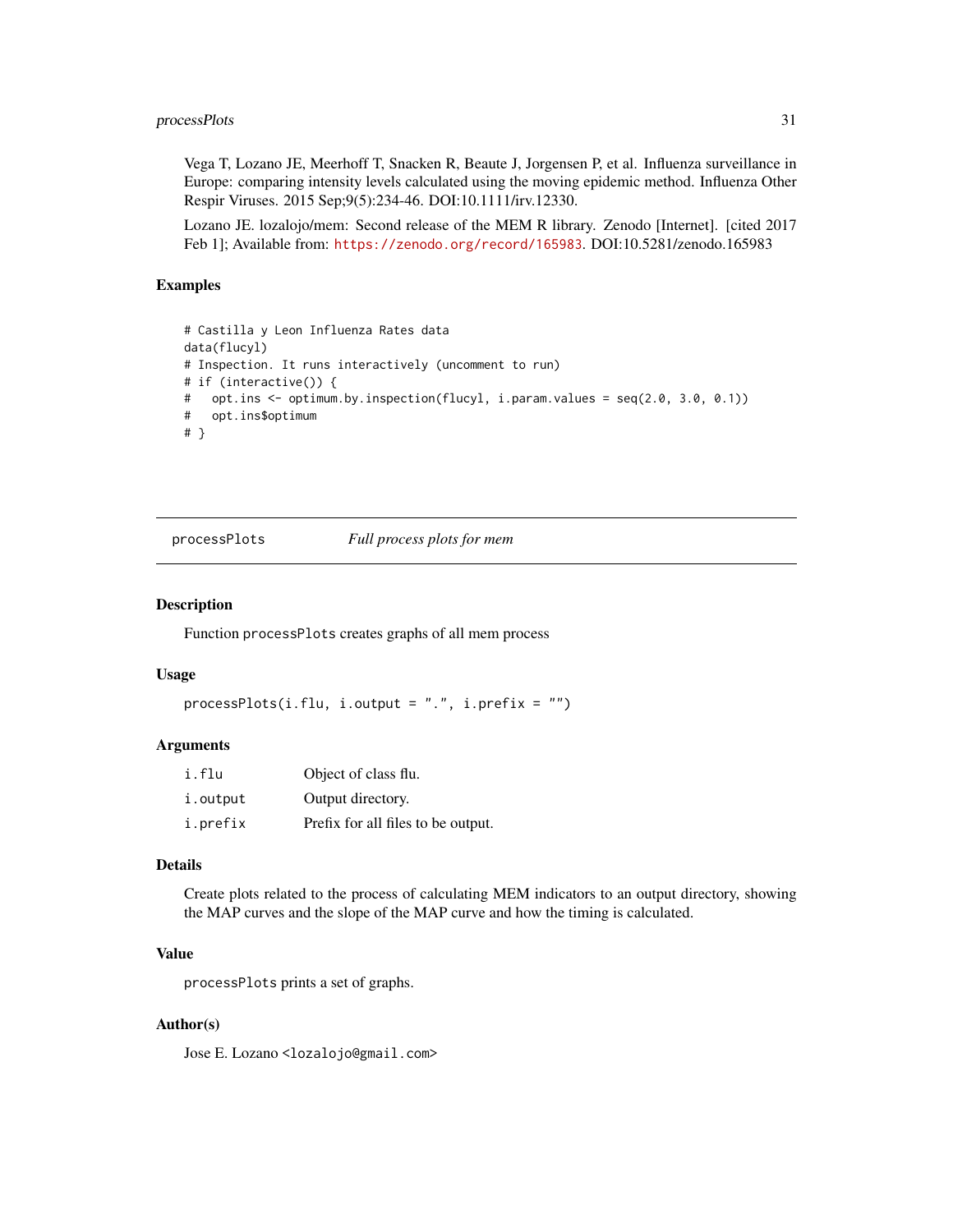### <span id="page-31-0"></span>References

Vega T, Lozano JE, Ortiz de Lejarazu R, Gutierrez Perez M. Modelling influenza epidemic - can we detect the beginning and predict the intensity and duration? Int Congr Ser. 2004 Jun;1263:281-3.

Vega T, Lozano JE, Meerhoff T, Snacken R, Mott J, Ortiz de Lejarazu R, et al. Influenza surveillance in Europe: establishing epidemic thresholds by the moving epidemic method. Influenza Other Respir Viruses. 2013 Jul;7(4):546-58. DOI:10.1111/j.1750-2659.2012.00422.x.

Vega T, Lozano JE, Meerhoff T, Snacken R, Beaute J, Jorgensen P, et al. Influenza surveillance in Europe: comparing intensity levels calculated using the moving epidemic method. Influenza Other Respir Viruses. 2015 Sep;9(5):234-46. DOI:10.1111/irv.12330.

Lozano JE. lozalojo/mem: Second release of the MEM R library. Zenodo [Internet]. [cited 2017 Feb 1]; Available from: <https://zenodo.org/record/165983>. DOI:10.5281/zenodo.165983

### Examples

```
# Castilla y Leon Influenza Rates data
data(flucyl)
# Graphs
epi <- memmodel(flucyl)
# uncomment to execute
# processPlots(epi)
```

| roc.analysis | Analysis of different indicators to find the optimum value of the window |
|--------------|--------------------------------------------------------------------------|
|              | parameter                                                                |

### Description

Function roc.analysis perform a ROC analysis

### Usage

```
roc.analysis(
  i.data,
  i. param.values = seq(1, 5, 0.1),
  i.min.seasons = 6,
  i.graph = F,
  i.graph.file = F,i.graph.file.name = "",
  i.graph.title = "",i.graph.subtitle = "",
  i. output = ".".i. mem. info = T,
  ...
)
```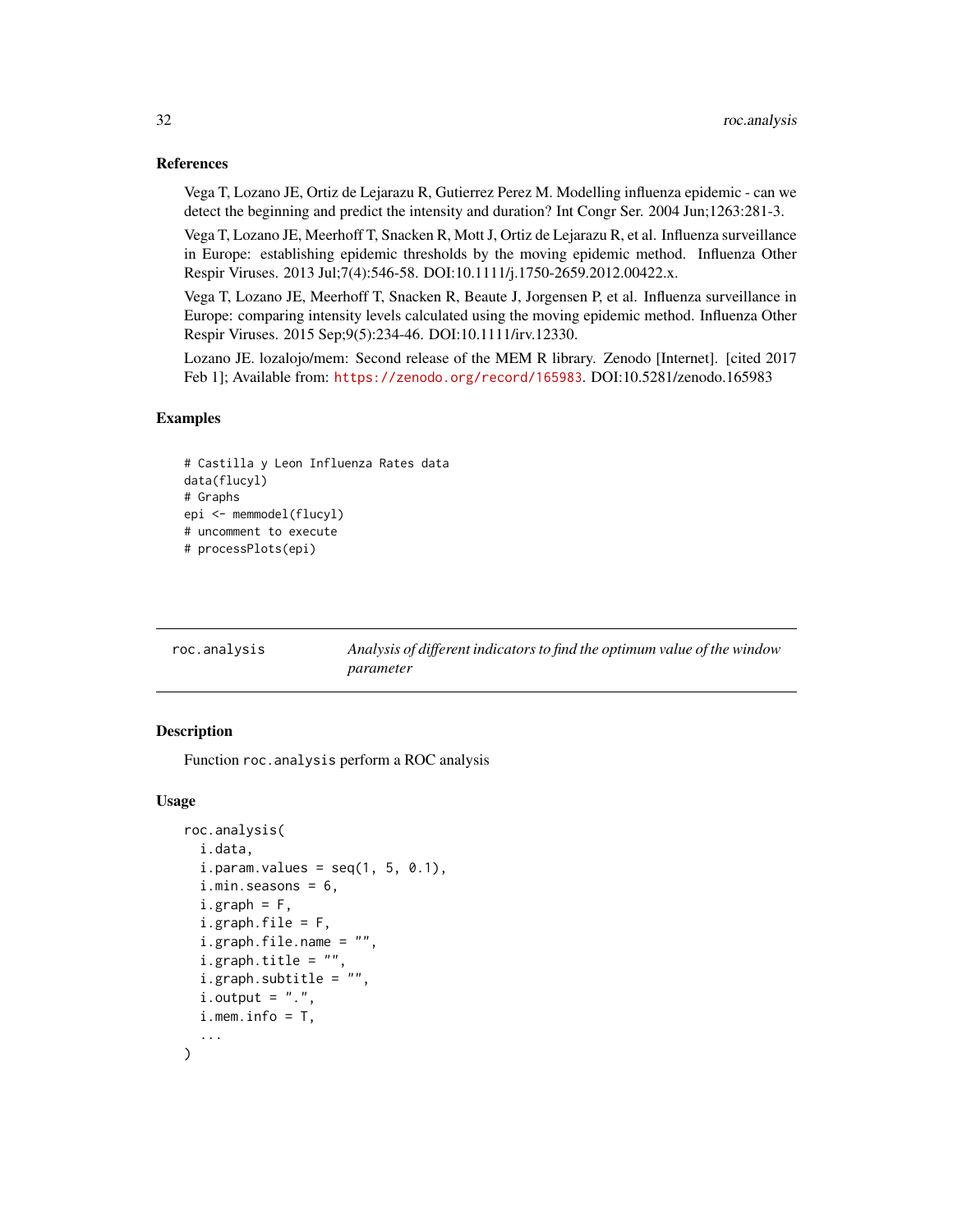### roc.analysis 33

### Arguments

| i.data            | Data frame of input data.                                     |
|-------------------|---------------------------------------------------------------|
| i.param.values    | range of i.param values to test.                              |
| i.min.seasons     | minimum number of seasons to perform the analysis, default=6. |
| i.graph           | create a graph with the outputs (T/F).                        |
| i.graph.file      | write the graph to a file.                                    |
| i.graph.file.name |                                                               |
|                   | name of the output file.                                      |
|                   | i.graph.title title of the graph.                             |
| i.graph.subtitle  |                                                               |
|                   | subtitle of the graph.                                        |
| i.output          | output directory.                                             |
| i.mem.info        | include information about the package in the graph.           |
| $\cdots$          | other paramaters to be used by memgoodness function.          |

### Details

Optimize is an iterative process that calculates goodness indicators using different window parameters for the fixed criterium and compares all estimators in order to find the optimum window parameter.

The output shows the different window parameters and their respective indicators to decide which one is better for your data.

### Value

roc.analysis returns a list. An object of class mem is a list containing at least the following components:

- optimum optimum value.
- results Detailed results of each iteration.

### Author(s)

Jose E. Lozano <lozalojo@gmail.com>

#### References

Vega T, Lozano JE, Ortiz de Lejarazu R, Gutierrez Perez M. Modelling influenza epidemic - can we detect the beginning and predict the intensity and duration? Int Congr Ser. 2004 Jun;1263:281-3.

Vega T, Lozano JE, Meerhoff T, Snacken R, Mott J, Ortiz de Lejarazu R, et al. Influenza surveillance in Europe: establishing epidemic thresholds by the moving epidemic method. Influenza Other Respir Viruses. 2013 Jul;7(4):546-58. DOI:10.1111/j.1750-2659.2012.00422.x.

Vega T, Lozano JE, Meerhoff T, Snacken R, Beaute J, Jorgensen P, et al. Influenza surveillance in Europe: comparing intensity levels calculated using the moving epidemic method. Influenza Other Respir Viruses. 2015 Sep;9(5):234-46. DOI:10.1111/irv.12330.

Lozano JE. lozalojo/mem: Second release of the MEM R library. Zenodo [Internet]. [cited 2017 Feb 1]; Available from: <https://zenodo.org/record/165983>. DOI:10.5281/zenodo.165983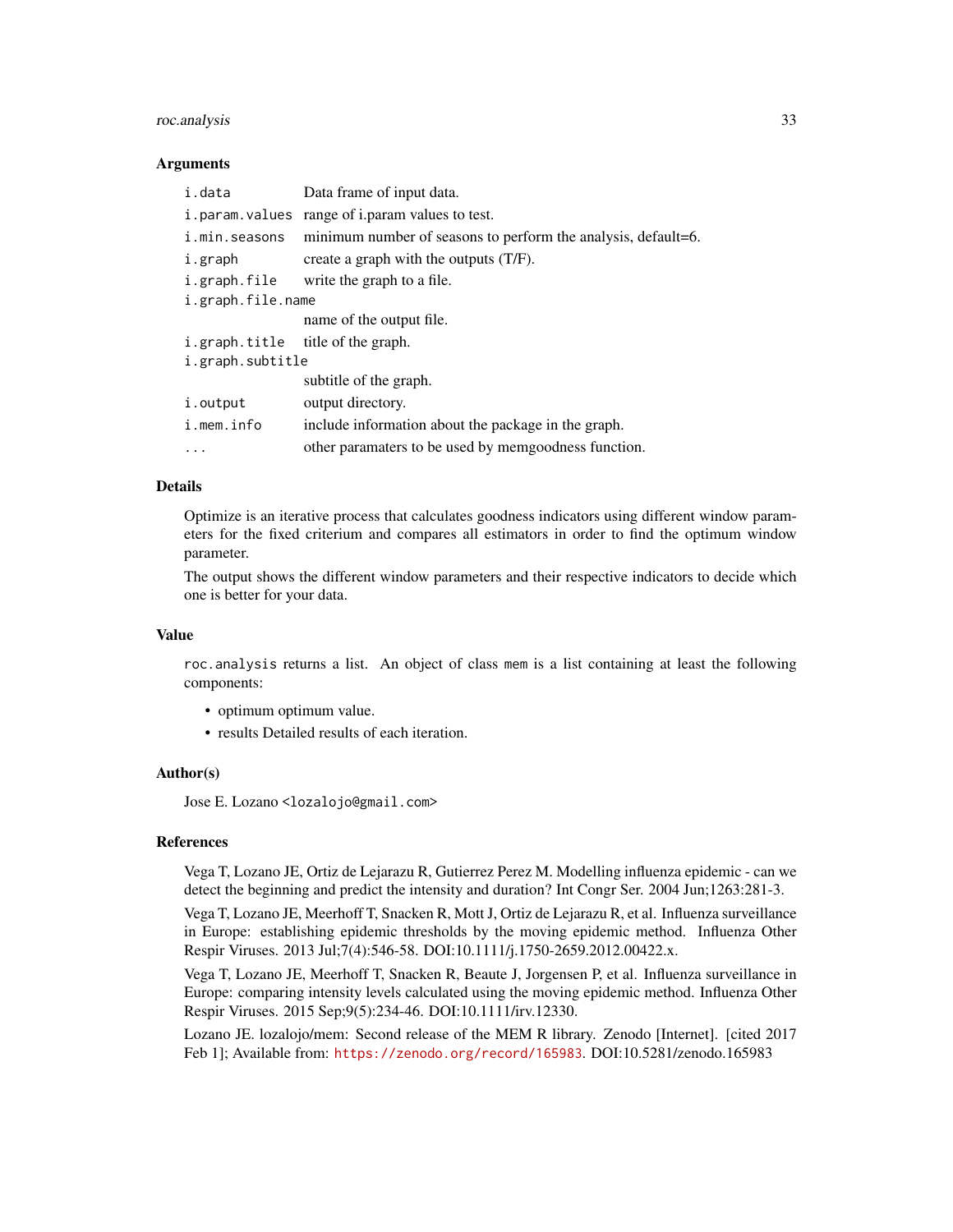### Examples

```
# Castilla y Leon Influenza Rates data
data(flucyl)
# ROC analysis
epi.roc <- roc.analysis(flucyl,
  i. param.values = seq(2.6, 2.8, 0.1),
  i.detection.values = seq(2.6, 2.8, 0.1))
epi.roc$results
```
transformdata *Data transformation*

### Description

Function transformdata transforms data from year,week,rate to week,rate1,...,rateN suitable to use with mem.

### Usage

```
transformdata(
  i.data,
  i.\text{range.x} = \text{NA},i.name = "rates",
  i.max.na.per = 100,
  i.function = NULL
\lambda
```
### Arguments

| i.data       | Data frame of input data.                                                                                                                 |
|--------------|-------------------------------------------------------------------------------------------------------------------------------------------|
| i.range.x    | First and last surveillance week.                                                                                                         |
| i.name       | Name of the column to transform.                                                                                                          |
| i.max.na.per | maximum percentage of na's in a season allowable, otherwise, the season is<br>removed                                                     |
| i.function   | function used to aggregate data when duplicate values are found for the same<br>season and week, defaults to NULL (no aggregate function) |

### Details

Transform data from format year, week, rate to a format suitable to be used with [mem,](#page-0-0) that is, one column with each season in the dataset and the week names as rownames of the data.frame.

### Value

transformdata returns a data.frame where each column has a different season and rownames are the name of the epidemiological week.

<span id="page-33-0"></span>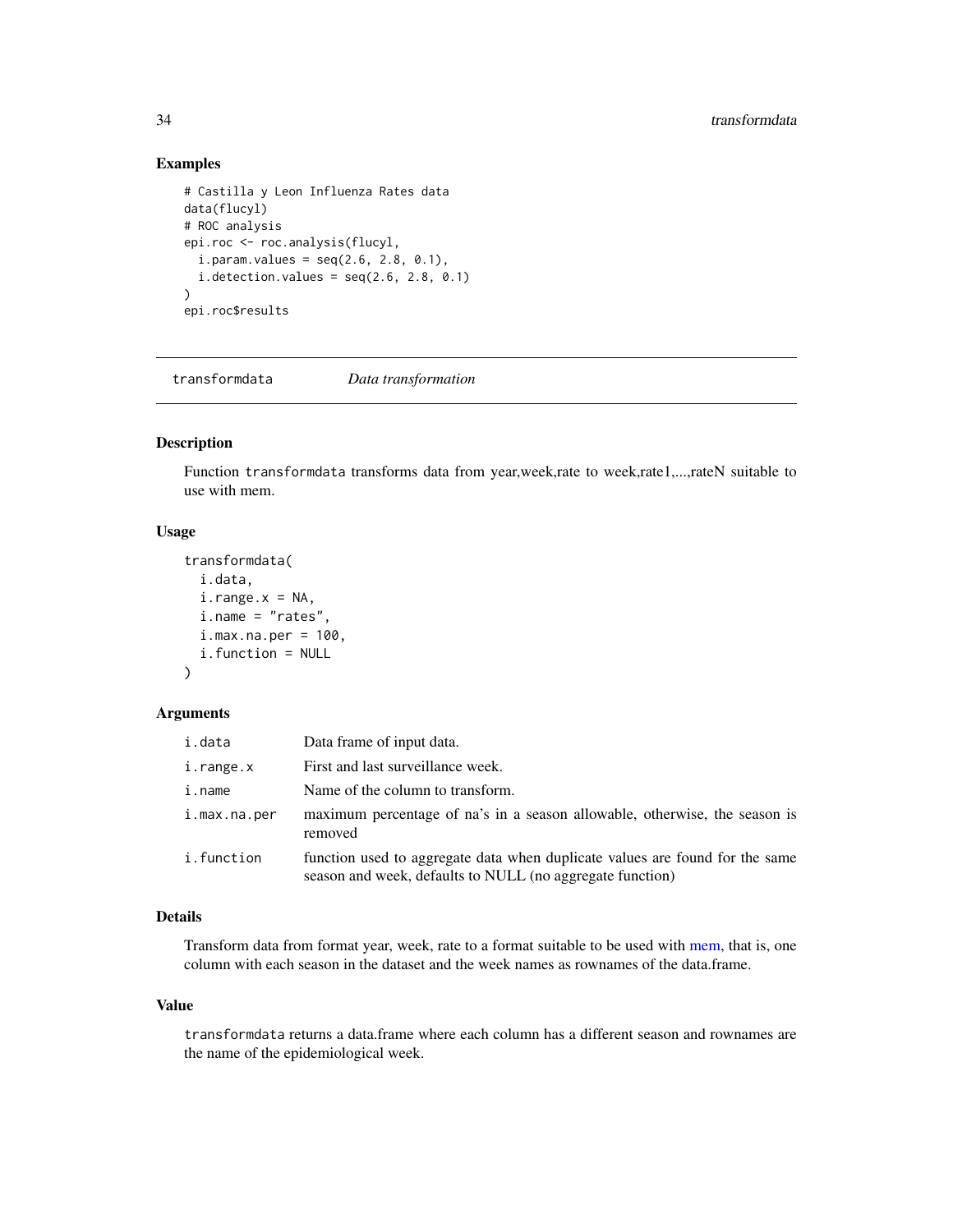### <span id="page-34-0"></span>Author(s)

Jose E. Lozano <lozalojo@gmail.com>

### References

Vega T, Lozano JE, Ortiz de Lejarazu R, Gutierrez Perez M. Modelling influenza epidemic - can we detect the beginning and predict the intensity and duration? Int Congr Ser. 2004 Jun;1263:281-3.

Vega T, Lozano JE, Meerhoff T, Snacken R, Mott J, Ortiz de Lejarazu R, et al. Influenza surveillance in Europe: establishing epidemic thresholds by the moving epidemic method. Influenza Other Respir Viruses. 2013 Jul;7(4):546-58. DOI:10.1111/j.1750-2659.2012.00422.x.

Vega T, Lozano JE, Meerhoff T, Snacken R, Beaute J, Jorgensen P, et al. Influenza surveillance in Europe: comparing intensity levels calculated using the moving epidemic method. Influenza Other Respir Viruses. 2015 Sep;9(5):234-46. DOI:10.1111/irv.12330.

Lozano JE. lozalojo/mem: Second release of the MEM R library. Zenodo [Internet]. [cited 2017 Feb 1]; Available from: <https://zenodo.org/record/165983>. DOI:10.5281/zenodo.165983

### Examples

```
# Castilla y Leon Influenza Rates data
data(flucylraw)
# Transform data
newdata <- transformdata(flucylraw, i.range.x = c(40, 20))$data
epi <- memmodel(newdata)
print(epi)
summary(epi)
plot(epi)
```
transformdata.back *Data transformation*

### **Description**

Function transformdata.back transforms data from week,rate1,...,rateN to year,week,rate format.

#### Usage

```
transformdata.back(
  i.data,
  i.name = "rates",
  i.cutoff.original = NA,
  i.randomrange.x.final = NA,
  i.fun = mean)
```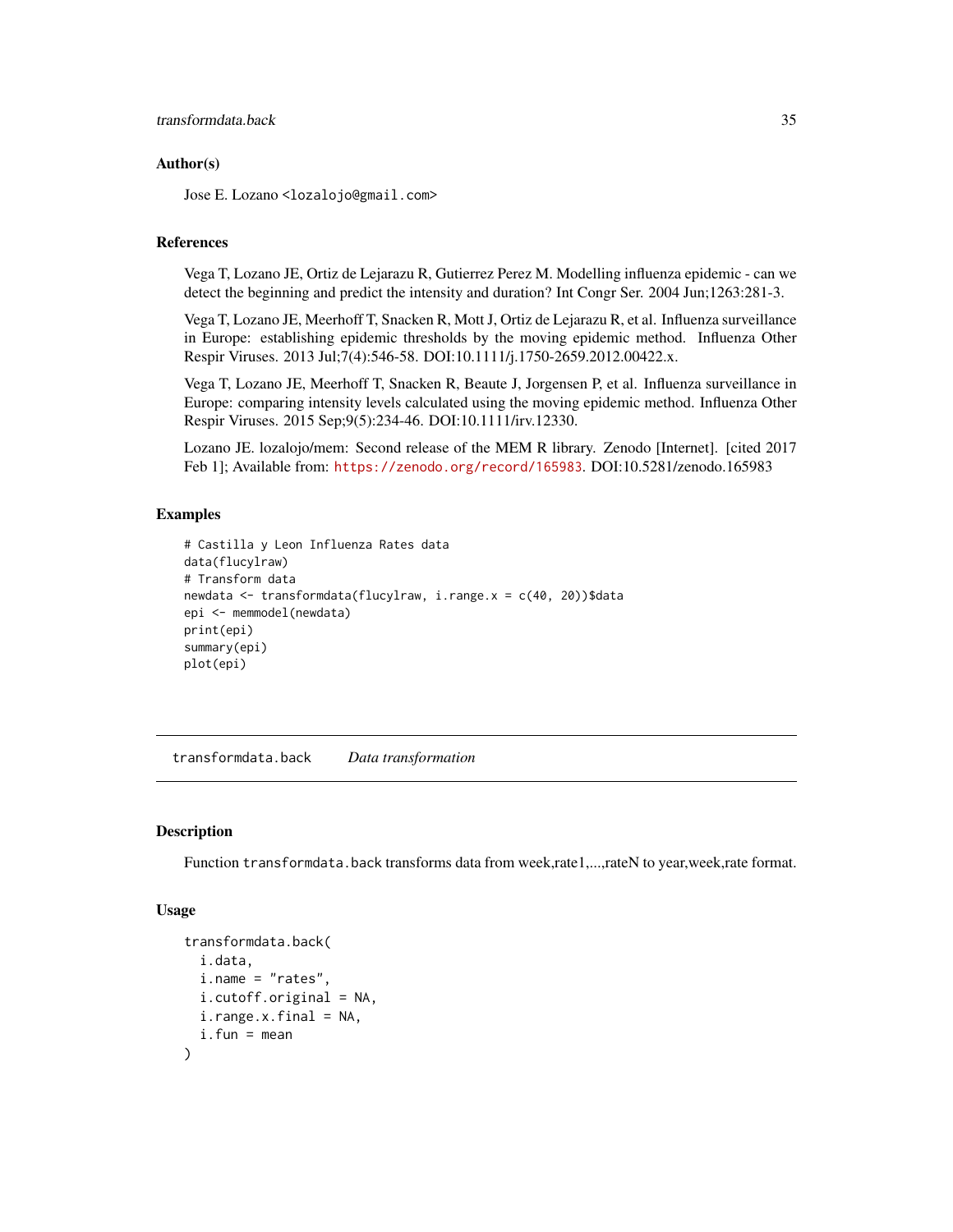### <span id="page-35-0"></span>Arguments

| i.data            | Data frame of input data.                              |
|-------------------|--------------------------------------------------------|
| i.name            | Name of the column that contains the values.           |
| i.cutoff.original |                                                        |
|                   | Cutoff point between seasons when they have two years  |
| i.range.x.final   |                                                        |
|                   | Range of the surveillance period in the output dataset |
| i.fun             | sumarize function                                      |

### Details

Transforms data from the season in each column format (the one that uses [mem\)](#page-0-0) to the format year, week, rate in a 3 columns data.frame.

Allows to set the cutoff point to separate between two seasons when one season has two different years.

### Value

transformdata.back returns a data.frame with three columns, year, week and rate.

### Author(s)

Jose E. Lozano <lozalojo@gmail.com>

### References

Vega T, Lozano JE, Ortiz de Lejarazu R, Gutierrez Perez M. Modelling influenza epidemic - can we detect the beginning and predict the intensity and duration? Int Congr Ser. 2004 Jun;1263:281-3.

Vega T, Lozano JE, Meerhoff T, Snacken R, Mott J, Ortiz de Lejarazu R, et al. Influenza surveillance in Europe: establishing epidemic thresholds by the moving epidemic method. Influenza Other Respir Viruses. 2013 Jul;7(4):546-58. DOI:10.1111/j.1750-2659.2012.00422.x.

Vega T, Lozano JE, Meerhoff T, Snacken R, Beaute J, Jorgensen P, et al. Influenza surveillance in Europe: comparing intensity levels calculated using the moving epidemic method. Influenza Other Respir Viruses. 2015 Sep;9(5):234-46. DOI:10.1111/irv.12330.

Lozano JE. lozalojo/mem: Second release of the MEM R library. Zenodo [Internet]. [cited 2017 Feb 1]; Available from: <https://zenodo.org/record/165983>. DOI:10.5281/zenodo.165983

### Examples

```
# Castilla y Leon Influenza Rates data
data(flucyl)
# Transform data
newdata <- transformdata.back(flucyl)$data
```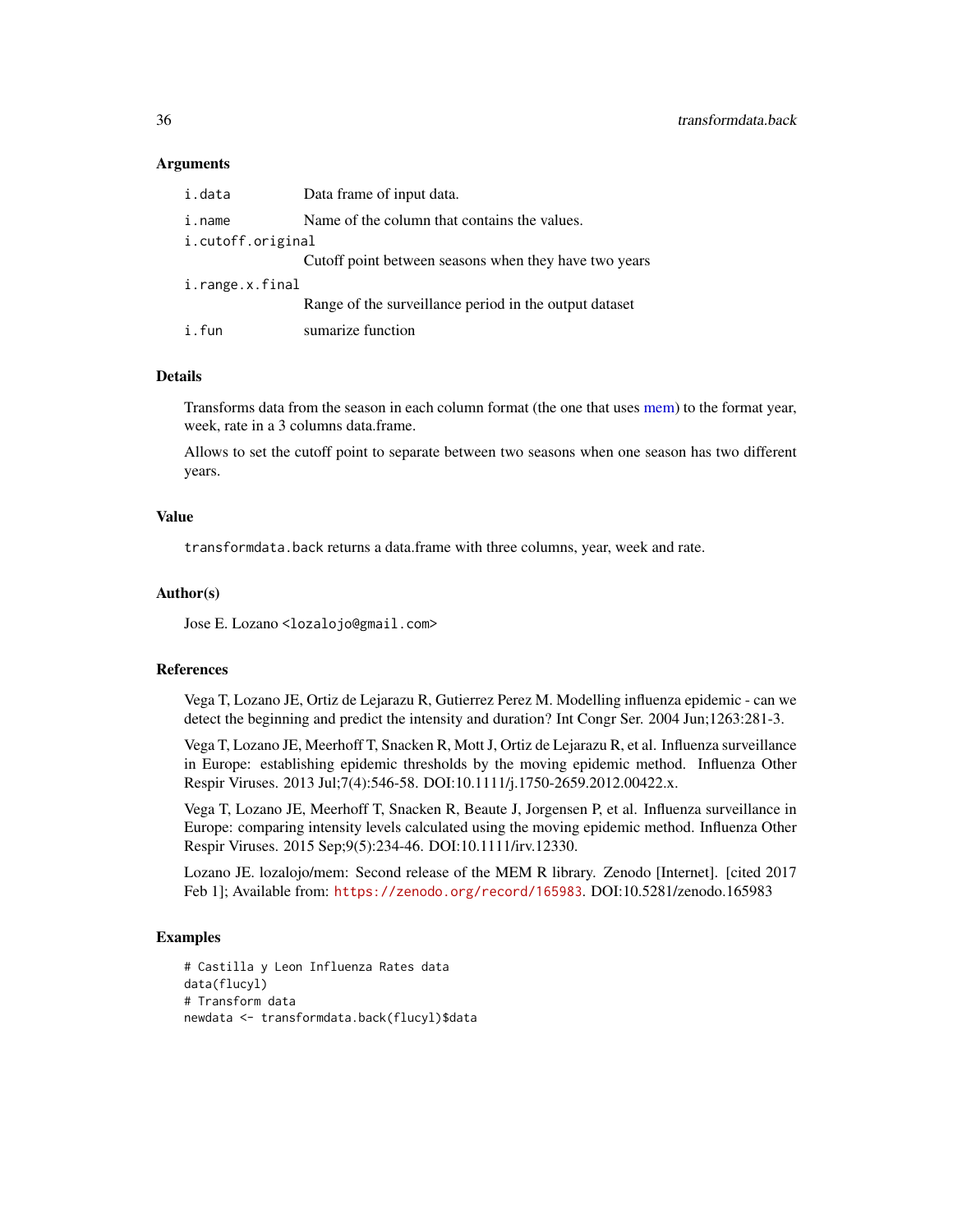<span id="page-36-0"></span>transformseries *Transformation of series of data*

### Description

Function transformseries transforms whole datasets.

### Usage

```
transformseries(i.data, i.transformation = 1, ...)
```
### Arguments

i.data Historical data series. i.transformation Transformation to apply to the dataset.

... other paramaters to be used by functions to fit two waves.

### Details

Input data must be a data.frame with each column a surveillance season and each row a week.

Transformation options:

- 1 No transformation
- 2 Odd
- 3 Fill missing data
- 4 Smoothing regression
- 5 Two waves (observed)
- 6 Two waves (expected)
- 7 Loess
- 8 Spline

Fill missings sustitute missing values with predicted values from a loess regression fit. If does not impute leading or trailing missings, only missings in the middle of the season.

Odd calculates the odd: p divided by 1-p.

Loess substitute the dataset with predicted values from a loess regression fit.

Spline fits a cubic smoothing spline to the supplied data.

Two waves (observed) is used when there are two waves per season. It divides the original dataset in two using a mixture of two normal distributions. The expected option uses the same procedure but also substitutes all data with predicted values of the mixture fit.

### Value

transformseries The transformed dataset.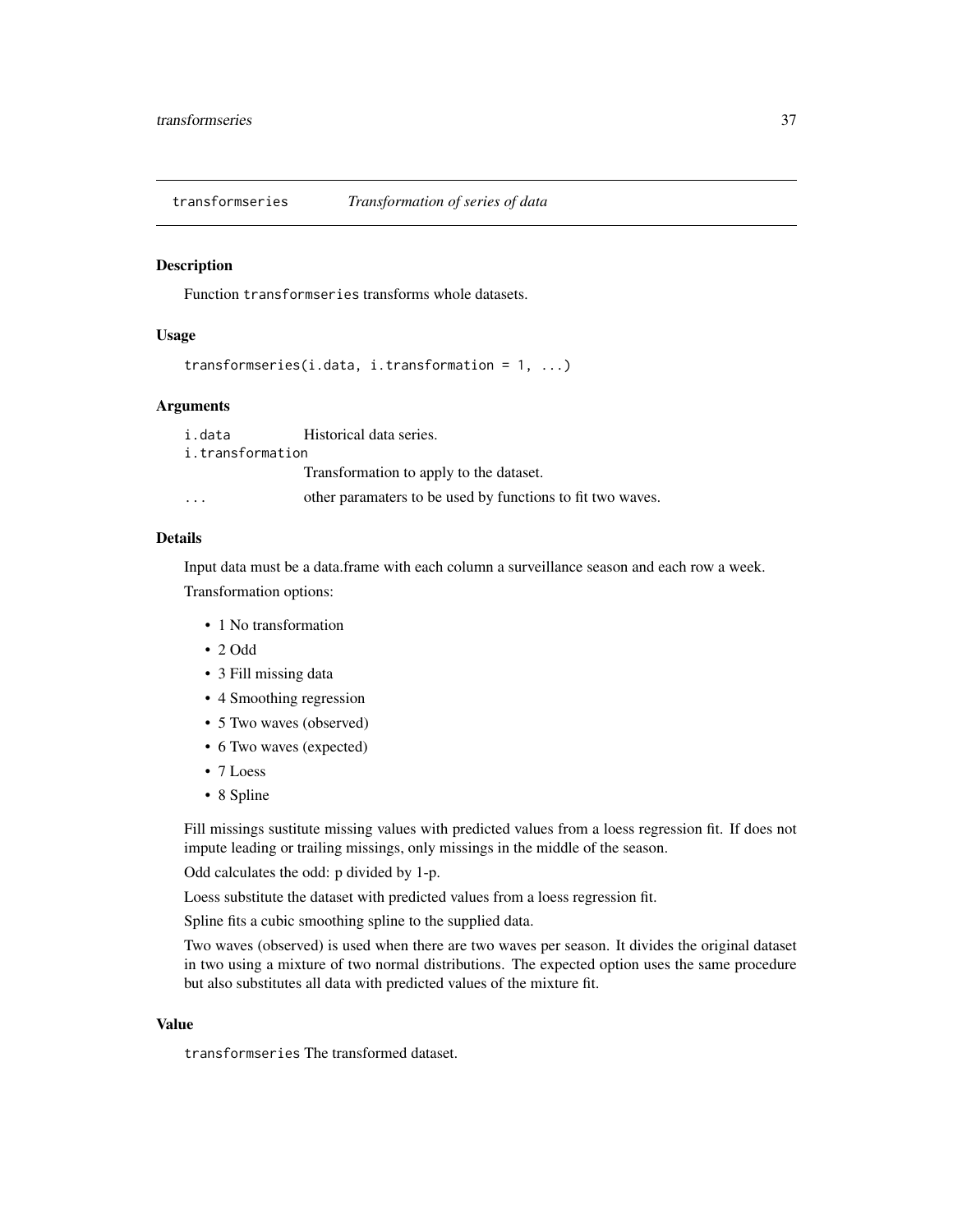### Author(s)

Jose E. Lozano <lozalojo@gmail.com>

### References

Vega T, Lozano JE, Ortiz de Lejarazu R, Gutierrez Perez M. Modelling influenza epidemic - can we detect the beginning and predict the intensity and duration? Int Congr Ser. 2004 Jun;1263:281-3.

Vega T, Lozano JE, Meerhoff T, Snacken R, Mott J, Ortiz de Lejarazu R, et al. Influenza surveillance in Europe: establishing epidemic thresholds by the moving epidemic method. Influenza Other Respir Viruses. 2013 Jul;7(4):546-58. DOI:10.1111/j.1750-2659.2012.00422.x.

Vega T, Lozano JE, Meerhoff T, Snacken R, Beaute J, Jorgensen P, et al. Influenza surveillance in Europe: comparing intensity levels calculated using the moving epidemic method. Influenza Other Respir Viruses. 2015 Sep;9(5):234-46. DOI:10.1111/irv.12330.

Lozano JE. lozalojo/mem: Second release of the MEM R library. Zenodo [Internet]. [cited 2017 Feb 1]; Available from: <https://zenodo.org/record/165983>. DOI:10.5281/zenodo.165983

### Examples

```
# Castilla y Leon Influenza Rates data
data(flucyl)
# Data of the last season
transformseries(flucyl, 2)
```